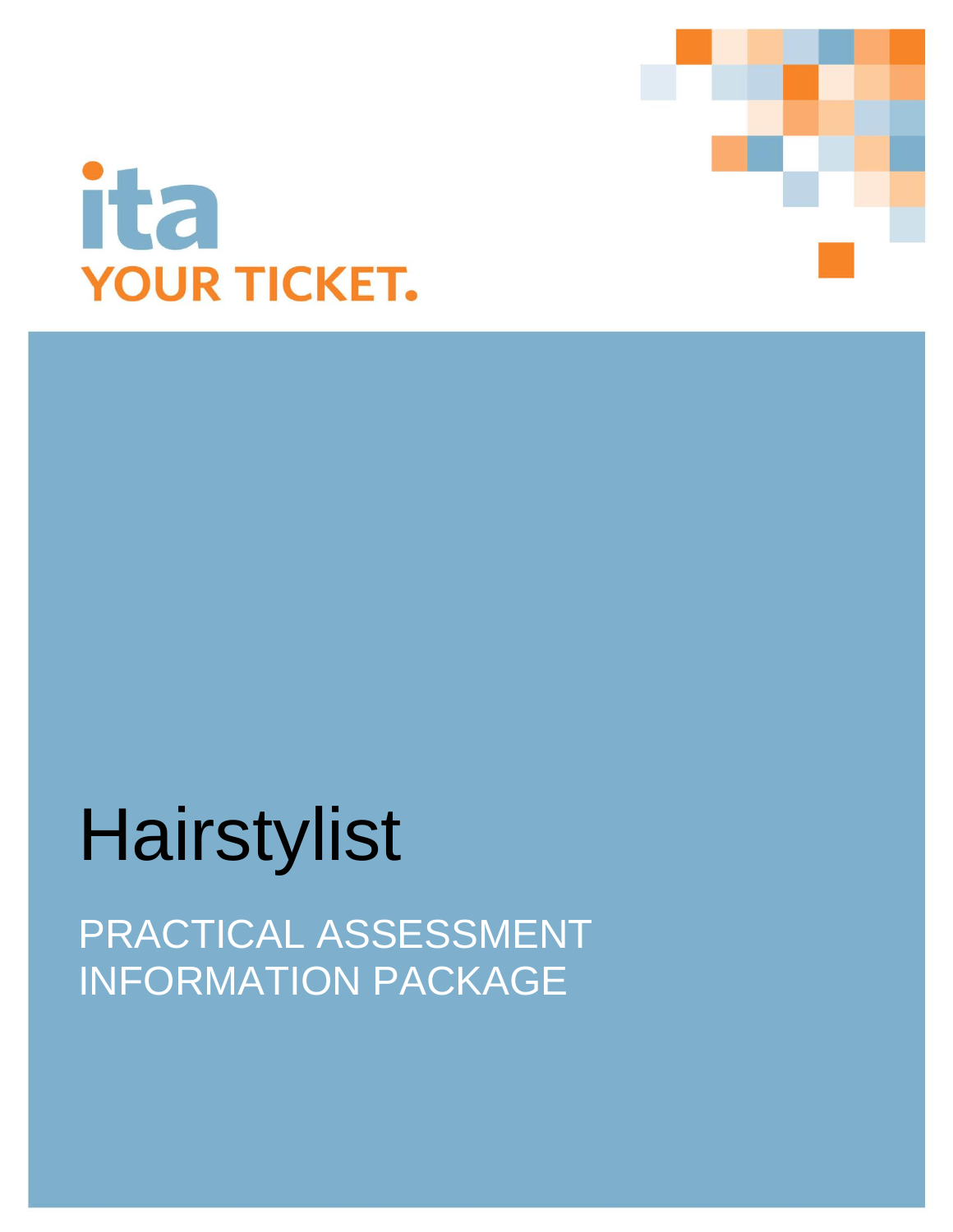# ita



This is an information package regarding the British Columbia Hairstylist Practical Assessment. This assessment is designed to test the scope of the practical knowledge and skills of the trade.

March 2018

#### **Copyright © 2018 Industry Training Authority**

This publication may not be modified in any way without permission of the Industry Training Authority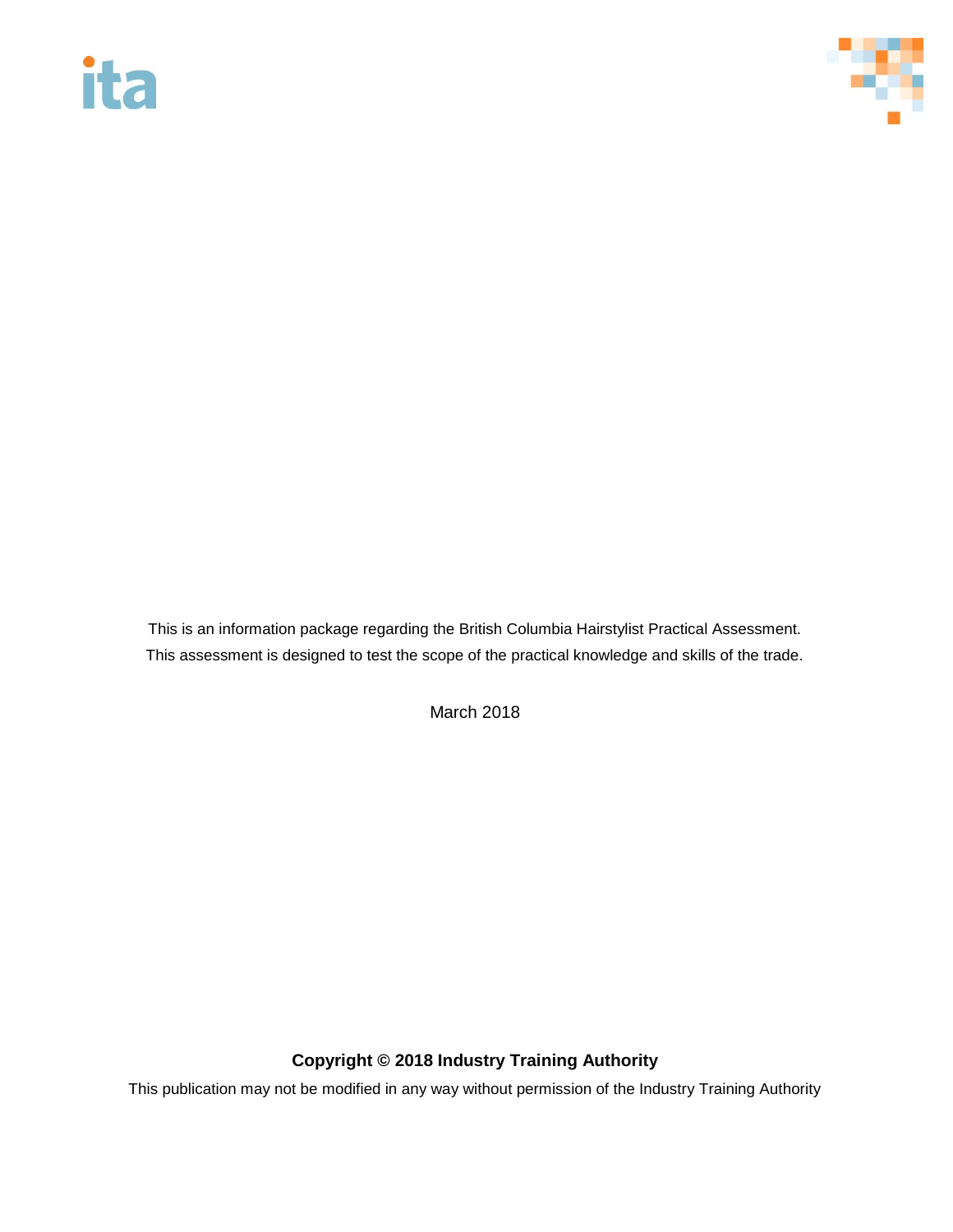# <span id="page-2-0"></span>ita



## **TABLE OF CONTENTS**

| 1 <sup>1</sup><br>2.<br>Hairstylist Practical Assessment Part 2 (Afternoon) Instructions 20 |
|---------------------------------------------------------------------------------------------|
|                                                                                             |
|                                                                                             |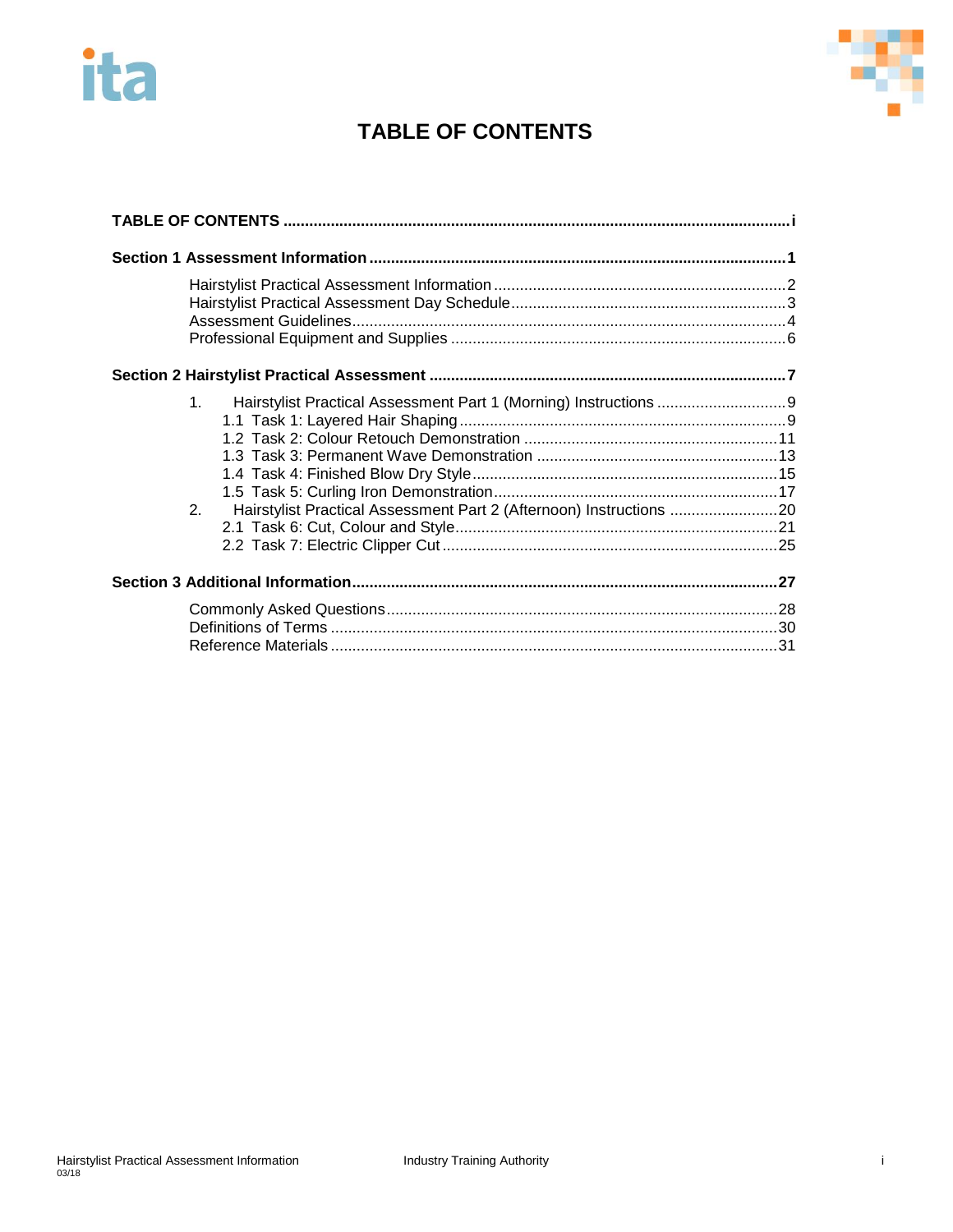<span id="page-3-0"></span>



## **Section 1 Assessment Information**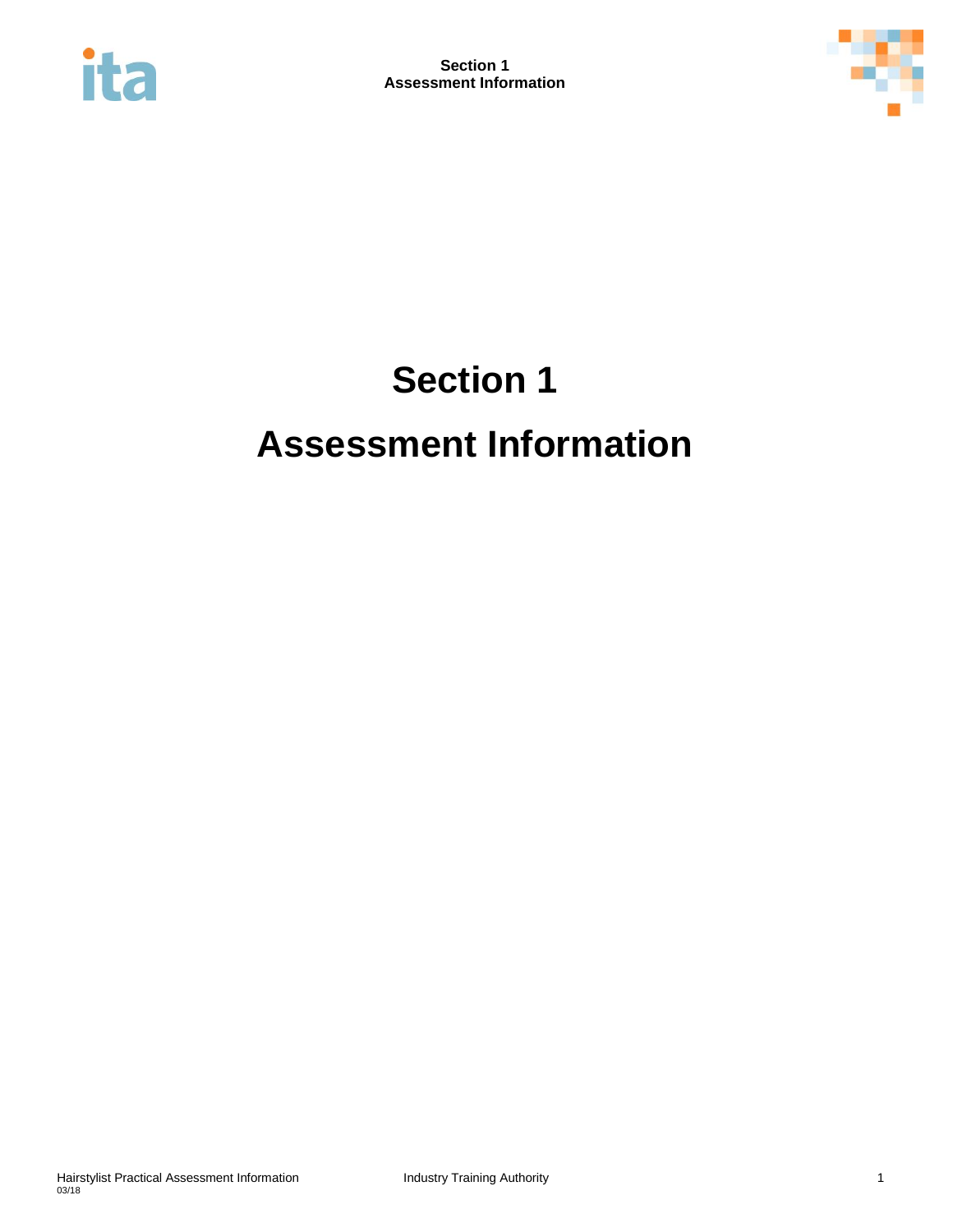

### **Hairstylist Practical Assessment Information**

<span id="page-4-0"></span>The following pages contain basic information about the practical assessment tasks for Hairstylists.

Carefully review the description of each task ("Task Overview") as well as the assessment information ("How will this task be assessed?"). Use the information there to determine the most practical approach to successfully completing each task in the time given to you. Ensure that you follow the Assessment Guidelines and adhere to the schedule provided on the next page.

Once you have registered for a practical assessment, you will be given this package, venue details and other applicable information by the assessment agency to help you prepare ahead of the exam. You will be provided with a mannequin (and a clamp) at the venue on which you will perform all tasks.

Please contact ITA if you have any questions about the assessment process or preparing your application.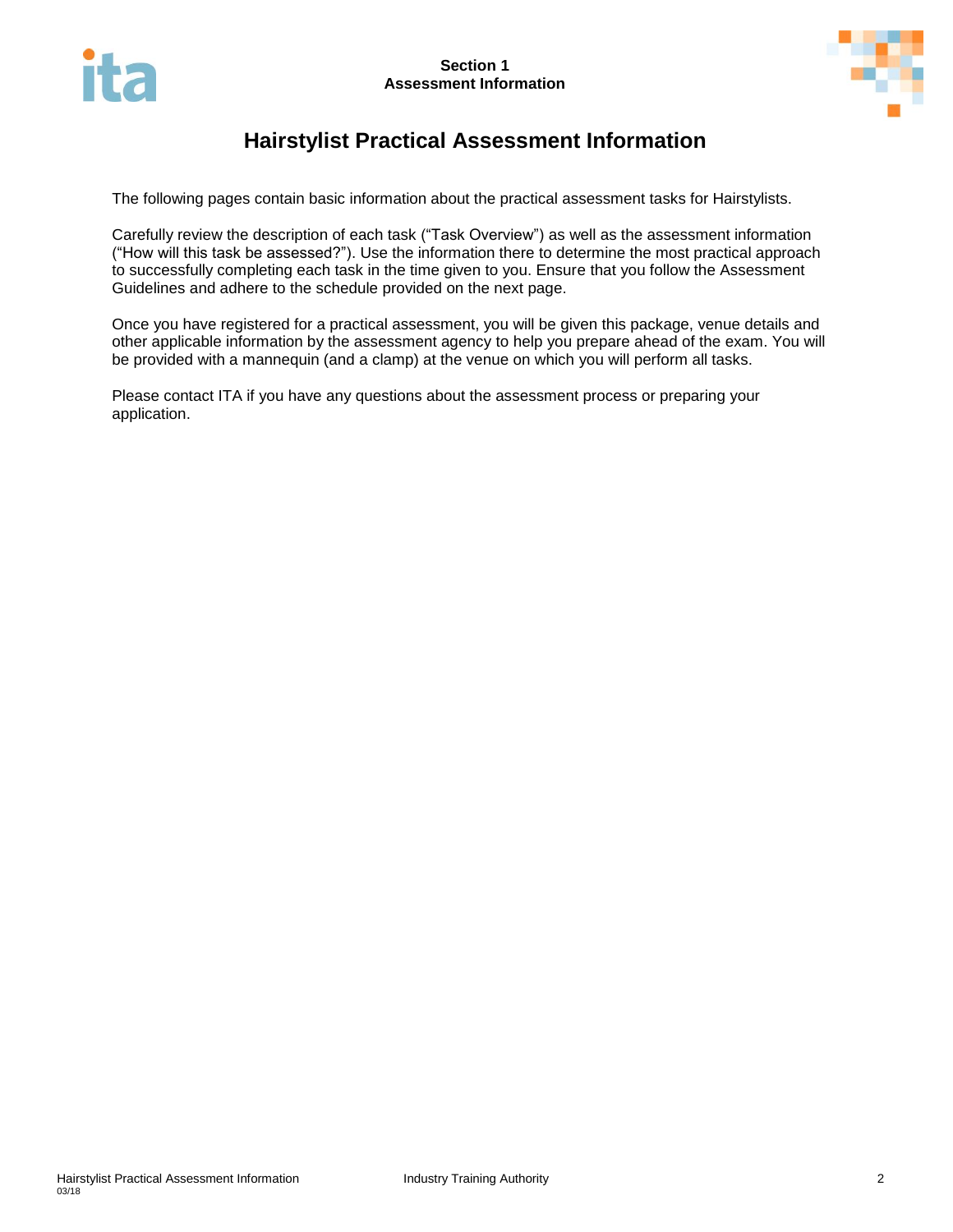

## **Hairstylist Practical Assessment Day Schedule**

<span id="page-5-0"></span>The practical assessment is organized into two main parts: Part 1 (Morning) and Part 2 (Afternoon).

| <b>Hairstylist Practical Assessment Day Schedule</b> |                                                        |  |
|------------------------------------------------------|--------------------------------------------------------|--|
| 3 hours 30 minutes                                   | Part 1 (Morning)                                       |  |
|                                                      | The tasks may be performed in any order:               |  |
|                                                      | Layered Hair Shaping                                   |  |
|                                                      | <b>Colour Retouch Demonstration</b>                    |  |
|                                                      | <b>Permanent Wave Demonstration</b>                    |  |
|                                                      | <b>Finished Blow Dry Style</b>                         |  |
|                                                      | <b>Curling Iron Demonstration</b>                      |  |
| 1 hour                                               | Lunch                                                  |  |
| 3 hours 30 minutes                                   | Part 2 (Afternoon)                                     |  |
|                                                      | The tasks must be performed in the following<br>order: |  |
|                                                      | Cut, Colour and Style<br>1.                            |  |
|                                                      | <b>Electric Clipper Cut</b><br>2.                      |  |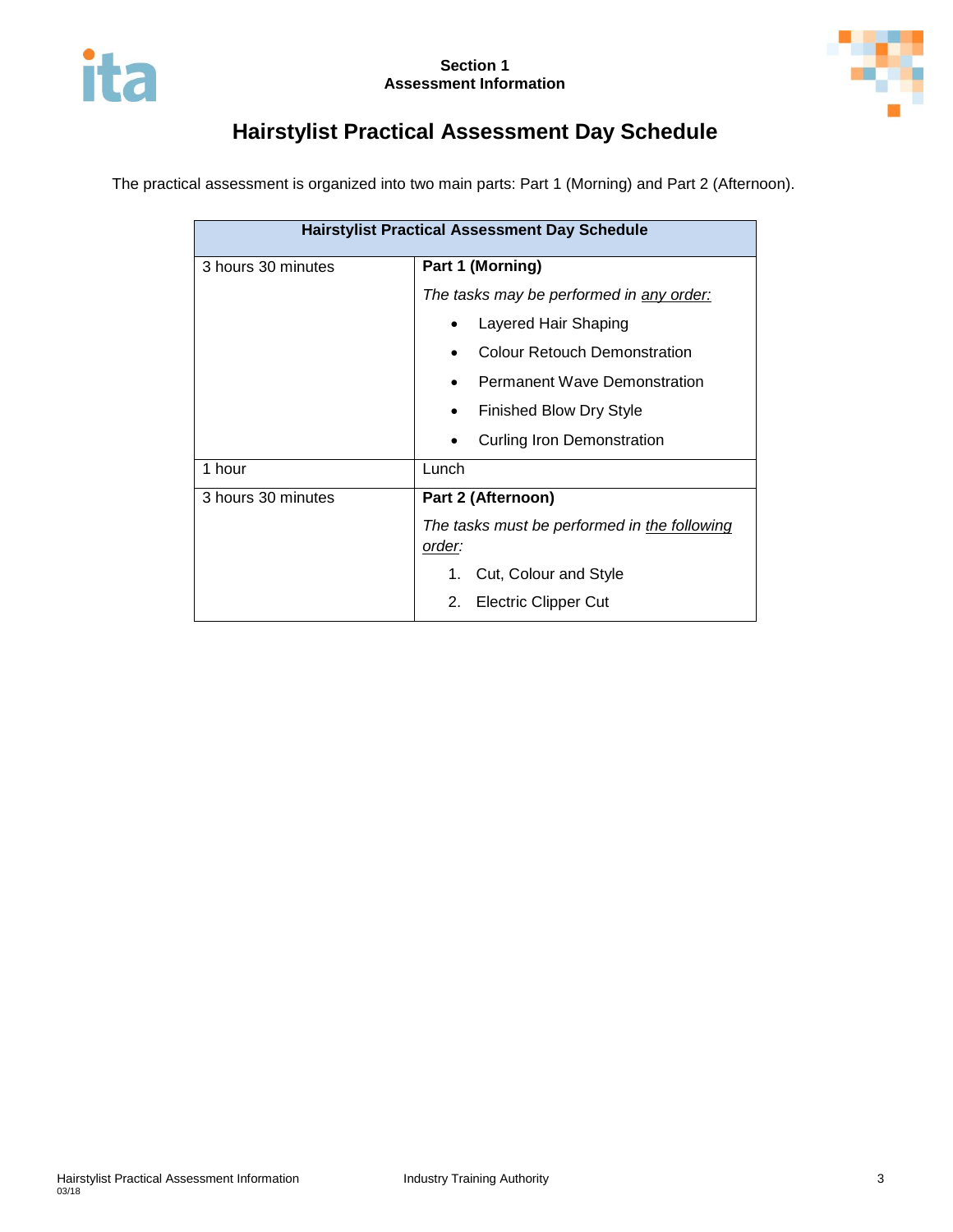

#### **Section 1 Assessment Information**



### **Assessment Guidelines**

- <span id="page-6-0"></span>1. Please note that this information package may change frequently. The most recent information package is always available on the ITA website.
- 2. The assessment (all tasks) MUST be performed on a single mannequin. A live model is NOT required and will not be permitted in the venue.
- 3. Candidates will be provided with One (1) Female Mannequin with the following specifications:
	- Colour Level = medium (level  $5-7$ )
	- $\bullet$  Length = 9.8 inches (25 cm) uniformly layered
	- $\bullet$  Density = medium
	- $\bullet$  Head size = medium
- 4. Note that the same mannequin must be used for all the tasks.
- 5. Candidates are required to treat the mannequin, as much as possible, the way they would treat a real client.
- 6. Before calling the assessors at the completion of each task, candidates must ensure that their mannequin is firmly secured on the stand and facing toward the mirror.
- 7. Candidates are required to bring all professional products and supplies needed to complete services required for the assessment. No towels or any part of the supplies or equipment can be borrowed from the venue during the assessment. The assessment venue will NOT provide any equipment or supplies.
- 8. Candidates are NOT permitted to communicate with each other during the assessment.
- 9. Candidates may ask questions during the assessment, but only to the Invigilator at the venue. The Invigilator may respond or ask one of the assessors to respond, as appropriate. The Invigilator will ensure that all candidates hear the question and answer.
- 10. Candidates are NOT permitted to ask any questions directly to the Assessors.
- 11. Cell phones and other electronic devices are NOT permitted during the assessment and must be turned off. These items must be left with other personal belongings in a designated area.
- 12. Candidates may take water breaks when required but are not permitted to keep any food or drinks at the workstation. The water may be kept at a designated place as suggested by the invigilator.
- 13. Candidates will not have access to personal belongings during the assessment. They may access their belongings only during the lunch break and at the conclusion of the assessment.
- 14. The duration for the lunch break is 1 hour. Candidates are advised to bring their own lunch as there may be limited or no options to buy lunch at or near the assessment venue. If bringing own lunch, bring something that does not require refrigeration. Note that the assessment resumes for the afternoon session promptly at the time announced.
- 15. Candidates may be allowed in the assessment area during the lunch break but are not permitted to touch their workstations during the lunch break.
- 16. Candidates may bring the Information Package (this document) to the assessment to refer to the tasks and the assessment parameters.
- 17. Candidates must complete the practical assessment with a minimum mark of 70% to successfully pass the practical assessment.
- 18. Candidates must act in a respectful and professional manner at all times during the practical assessment.
- 19. Please contact ITA if you have any questions about the assessment process.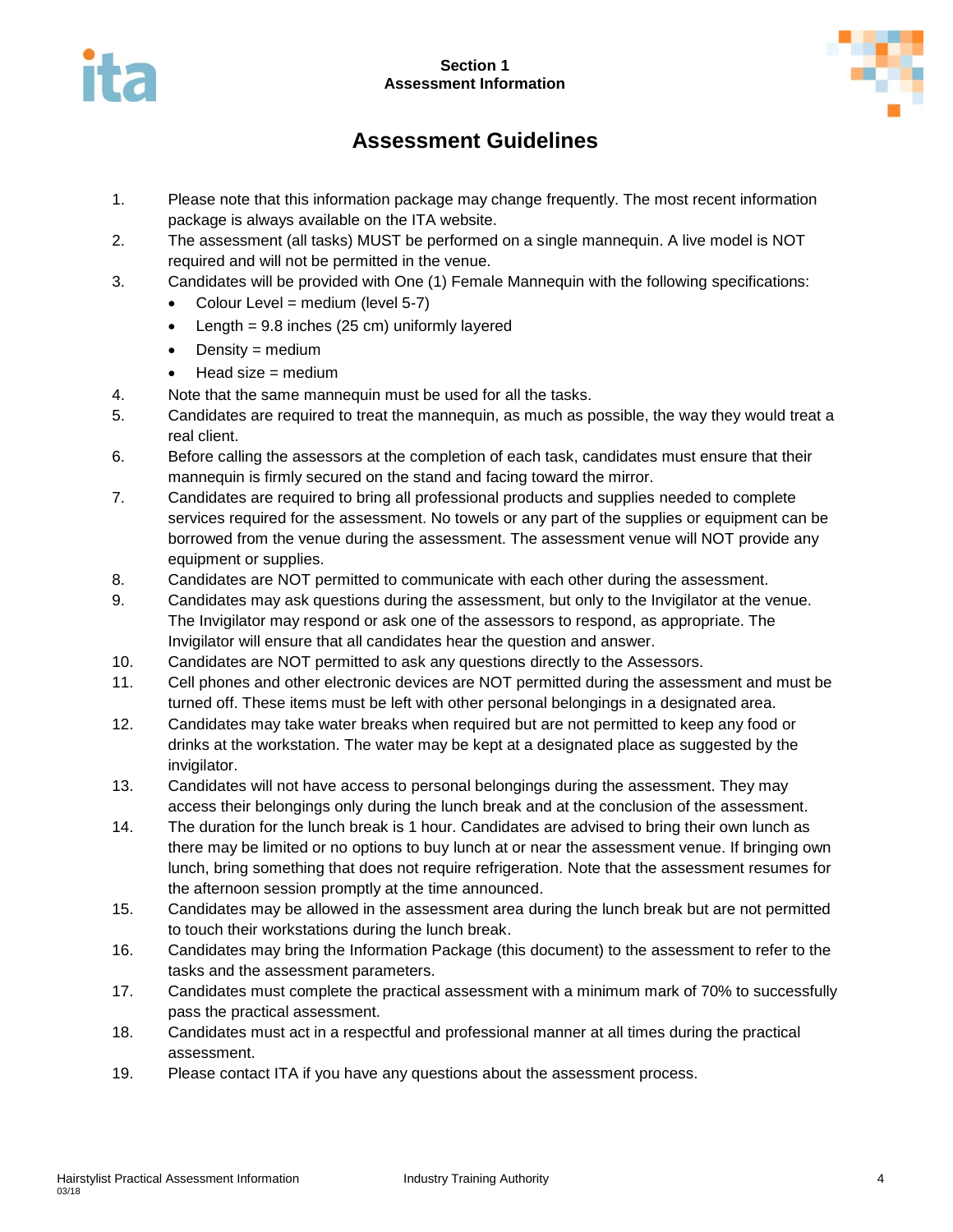#### **Section 1 Assessment Information**





20. All pictures provided in this information package are for reference only and are subject to change. Pictures have been included to generally illustrate **one** of the ways in which the requirements for a particular task might be met. These pictures are intended to provide conceptual approximations only and the final results produced by each candidate may vary.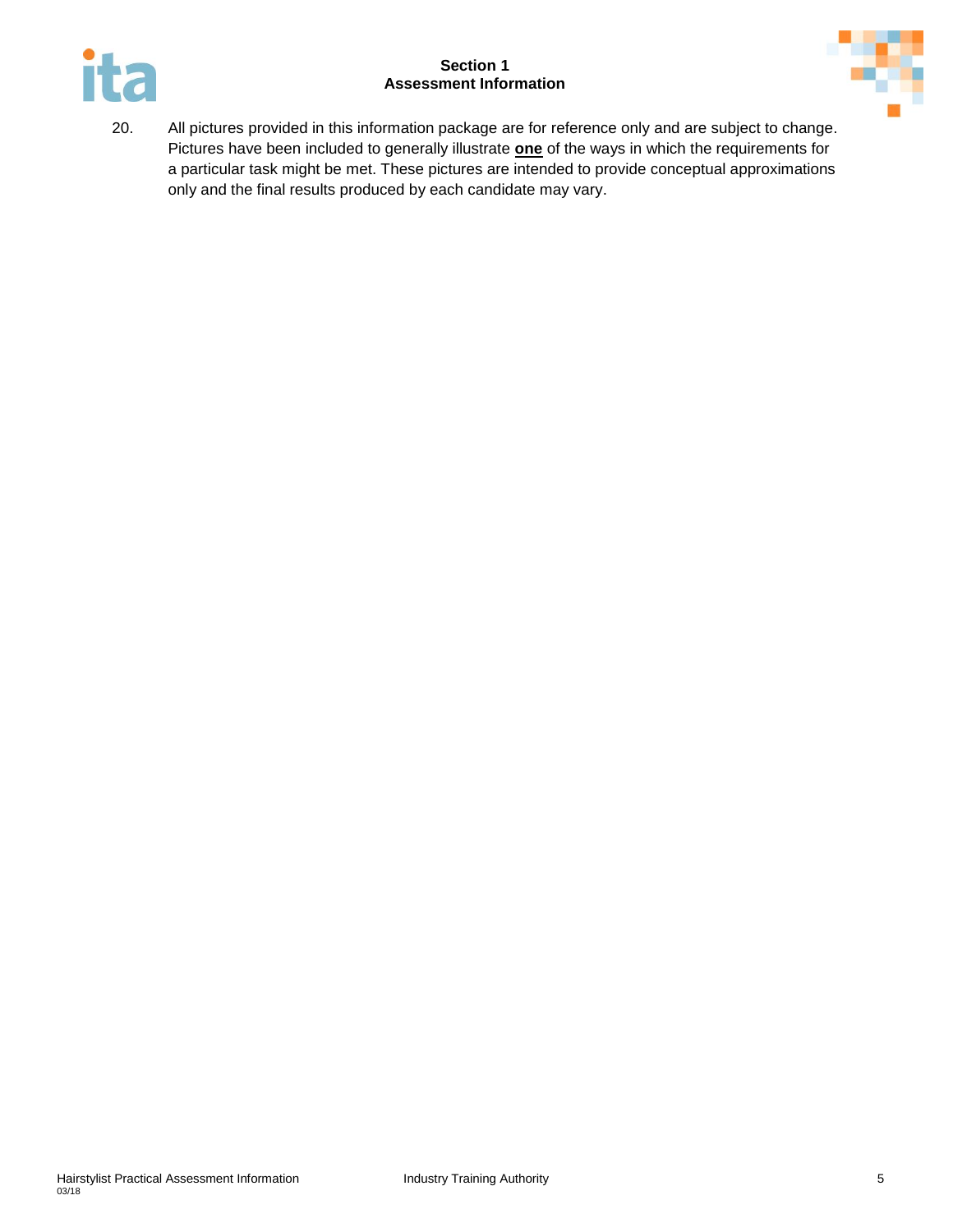

## **Professional Equipment and Supplies**

#### <span id="page-8-0"></span>**What Must I Bring?**

#### *Essential Equipment and Supplies*

| Blow dryer with nozzle attachment                          | <b>Brushes</b>                                         |
|------------------------------------------------------------|--------------------------------------------------------|
| Curling iron(s) - Marcel iron only                         | Colour applicator (bowl / brush or bottle)             |
| Electric clippers (no guard attachments or interchangeable | Professional colour and lightener products (as         |
| blades)                                                    | required)                                              |
| 12 du-all clips / jaw clips                                | Simulated colour (creams that will be visible when     |
|                                                            | applied)                                               |
| Gloves                                                     | Shampoo and conditioner                                |
| Neck duster                                                | Towels (10-12)                                         |
| End papers                                                 | Water spray bottle                                     |
| Scissors / shears                                          | Styling aids                                           |
| Foils / foam / mesh (enough to complete 12 foils)          | Extension cord and / or power bar                      |
| Conventional perm rods with elastics (size / colour of rod | Disinfected and adequate number of tail combs and      |
| is candidate's choice)                                     | cutting combs (Note that there will be no disinfecting |
|                                                            | materials available at the assessment venue.)          |

#### *Optional Equipment and Supplies*

| Timer                                                   | Heat styling implements   |
|---------------------------------------------------------|---------------------------|
| Razor                                                   | Pincurl clips             |
| Thinning / chunking shears                              | Protective cream          |
| Electric trimmers                                       | Hair colour stain remover |
| Taper/barbering comb (See 'Cut, Colour and Style' task) |                           |

The following items are **NOT** permitted during the assessment:

- Clipper guards
- Carts
- Cutting stools
- Cellular phones / communication or recording devices / PDAs
- Spring iron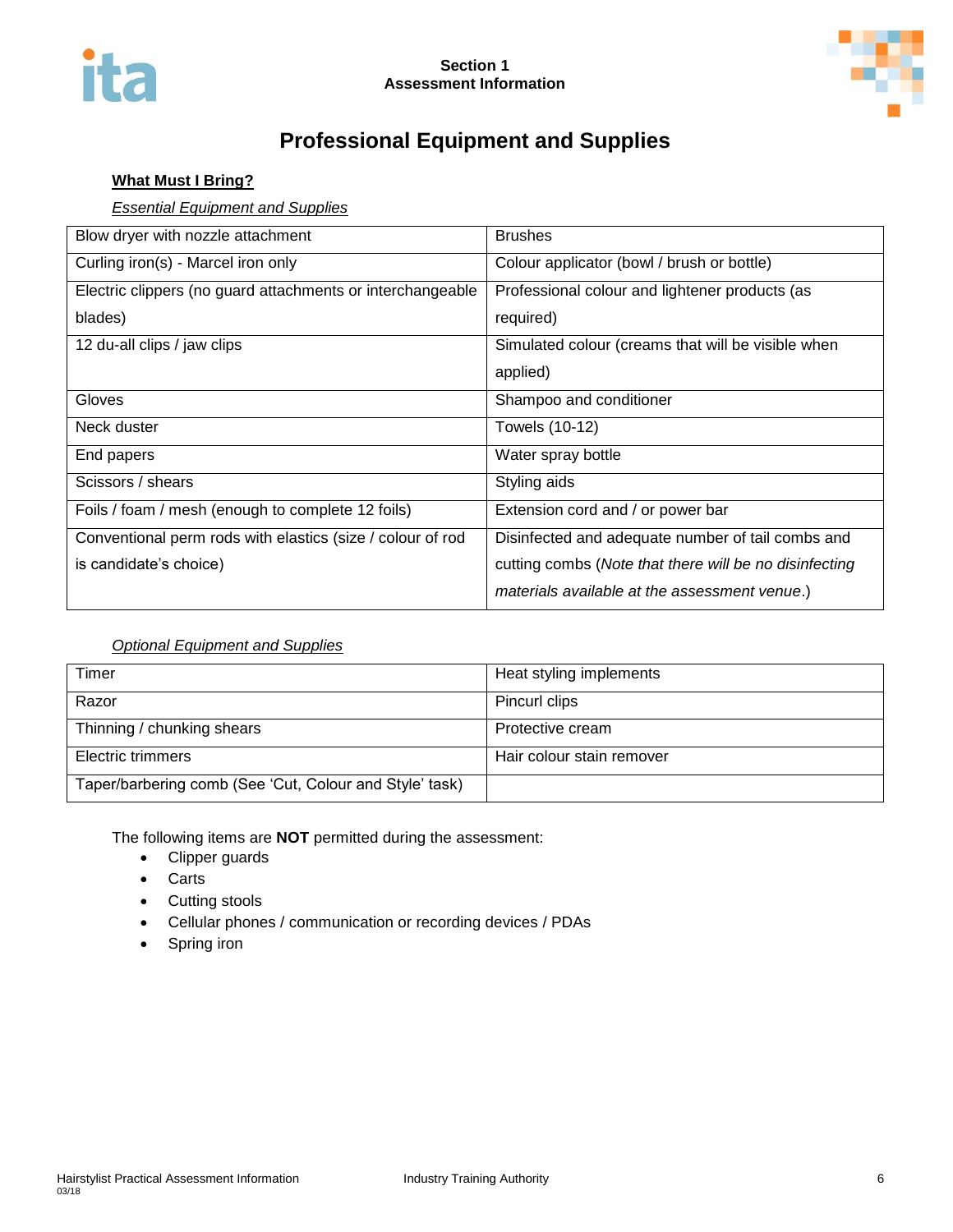<span id="page-9-0"></span>



## **Section 2 Hairstylist Practical Assessment**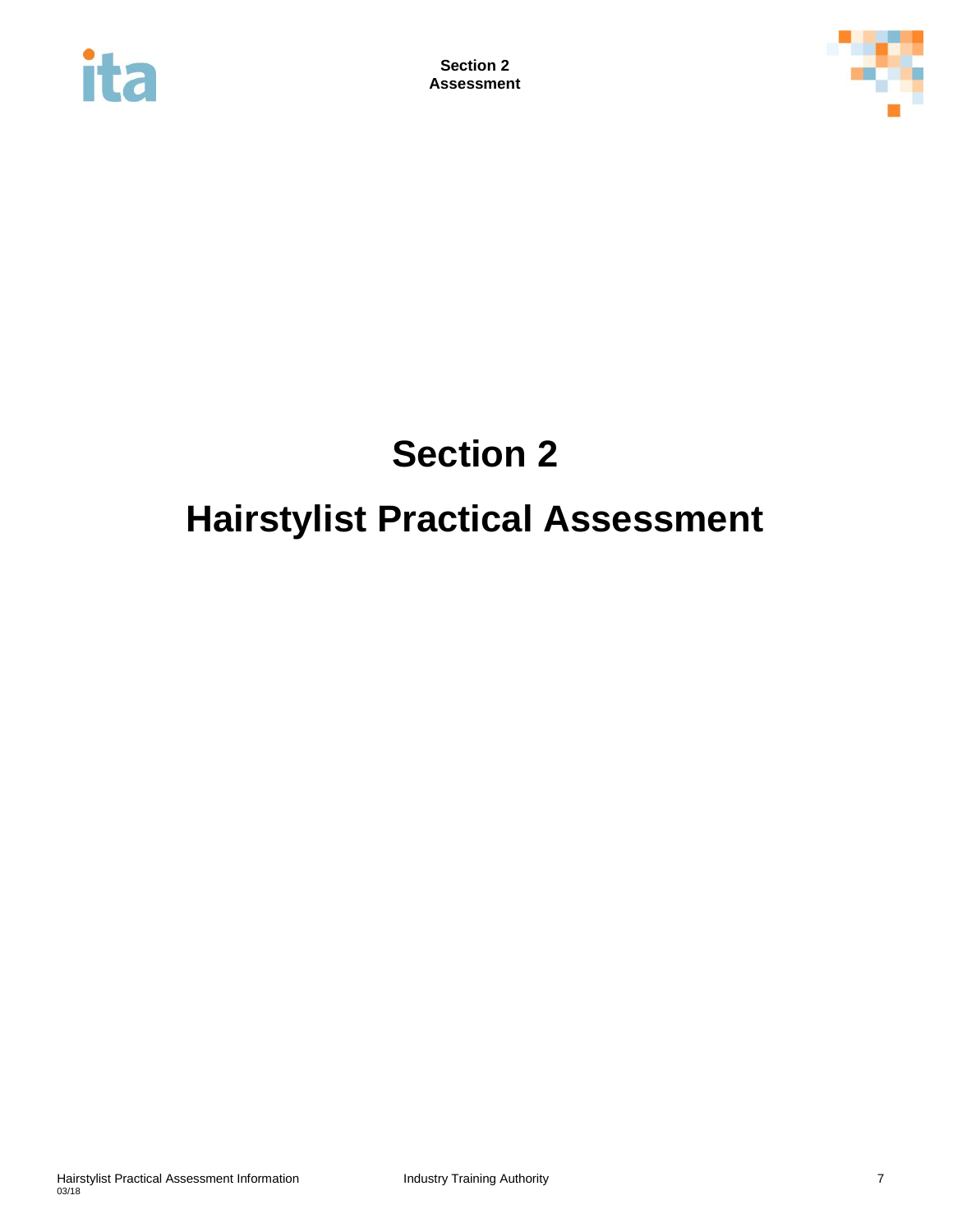



## **Hairstylist Practical Assessment Part 1**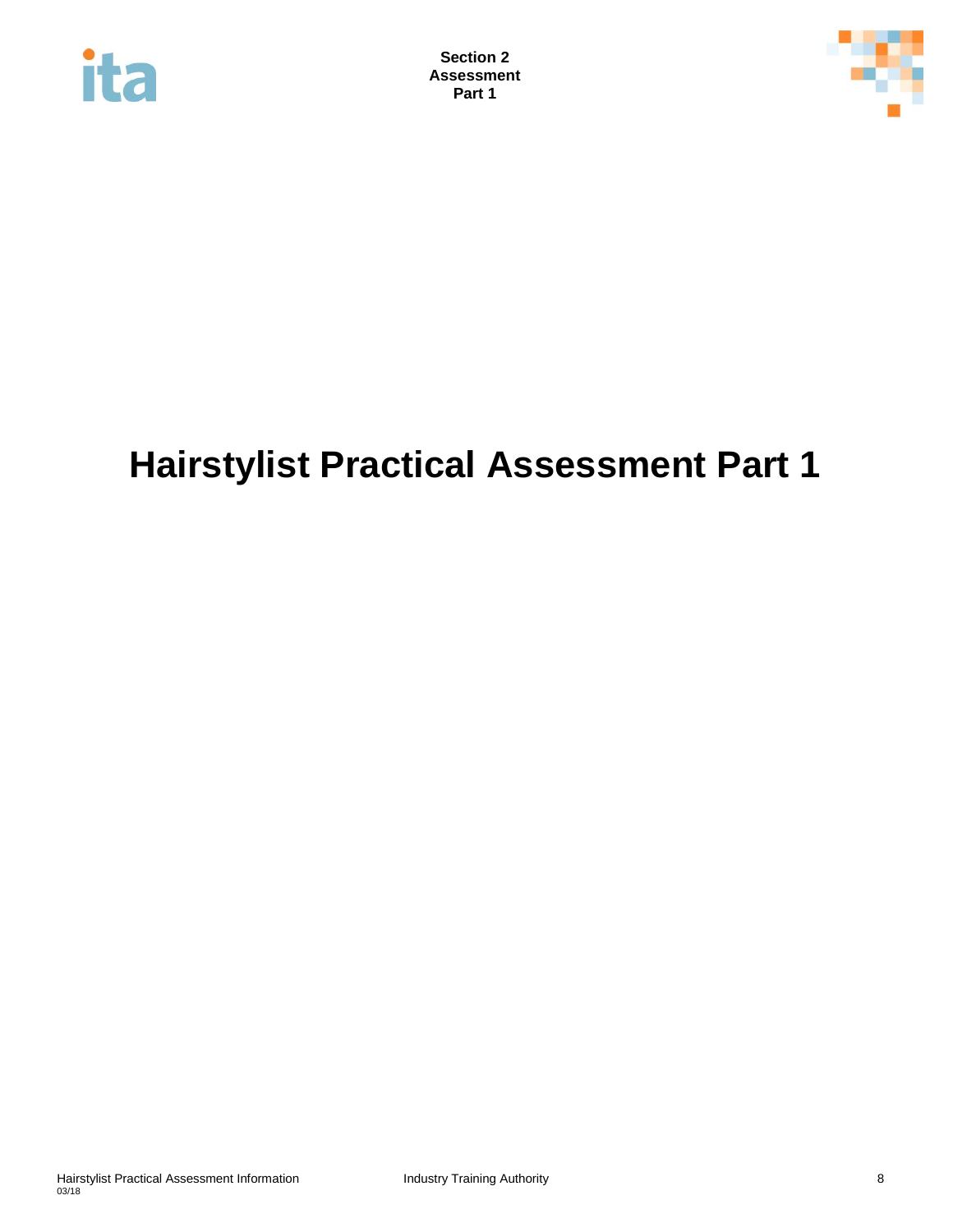

### <span id="page-11-0"></span>**1. Hairstylist Practical Assessment Part 1 (Morning) Instructions**

Please note that you have a total of **three hours thirty minutes** (3 hours 30 minutes) to complete the morning session **in any order**. Use your time wisely, and minimize any unnecessary shampooing. Timing is based on industry input and assessment time has been included within this schedule.

<span id="page-11-1"></span>You will be assessed on the following components in Part 1 of the practical assessment:

1.1 Task 1: Layered Hair Shaping

#### **Task Instructions:**

It is essential that you fully familiarize yourself with the task instructions before commencing work and before submitting your work for assessment. Failure to follow the instructions could result in you failing this task.

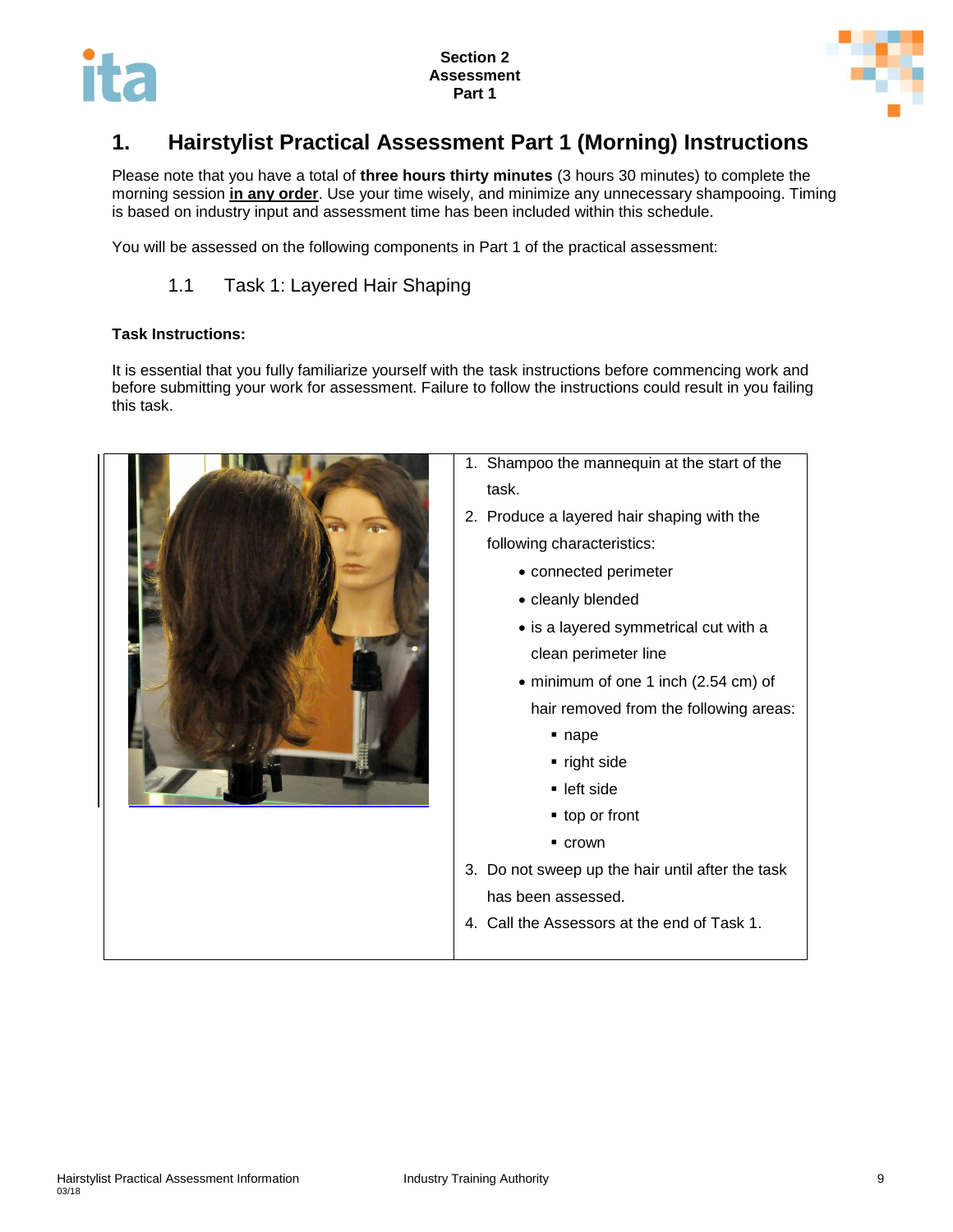



#### **How will this task be assessed?**

#### **The haircut will be assessed wet.**

*Note: If the hair is dry when the assessors reach the candidate workstation, the assessors will use water to re-wet the hair.* 

 $\Box$  Hair sectioning:

• the partings are clean

 $\Box$  Hair cutting:

- minimum of 1 inch (2.54 cm) is removed in all areas
- the haircut is free of obvious visual imperfections (scissor / shear lines)
- the exterior and interior connects

 $\Box$  The perimeter is:

- symmetrical / balanced
- clean and connected continuously with no major divots or bare spots

 $\Box$  The interior is:

- symmetrical
- blended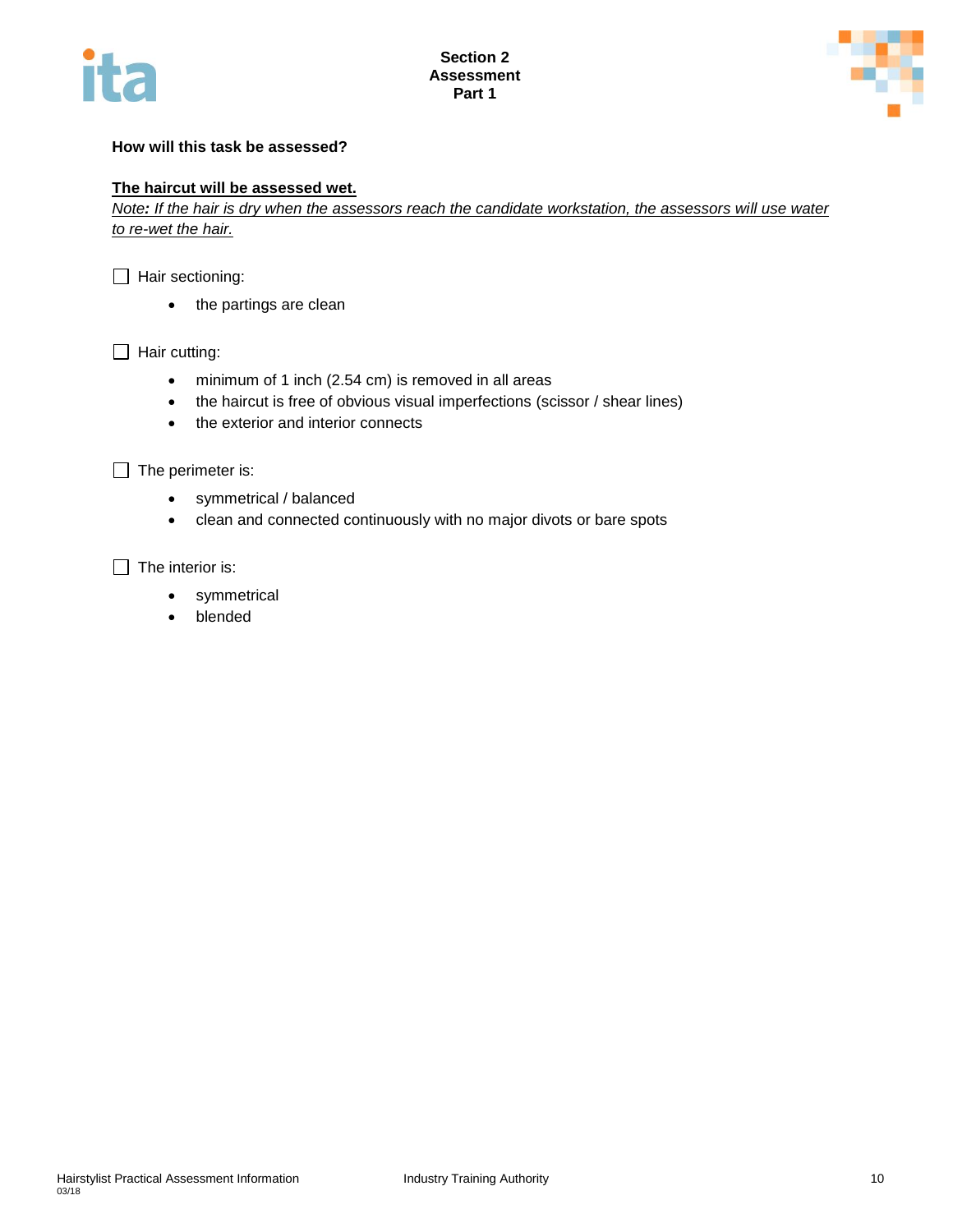



#### 1.2 Task 2: Colour Retouch Demonstration

#### <span id="page-13-0"></span>**Task Instructions:**

It is essential that you fully familiarize yourself with the task instructions before commencing work and before submitting your work for assessment. Failure to follow the instructions could result in you failing this task.

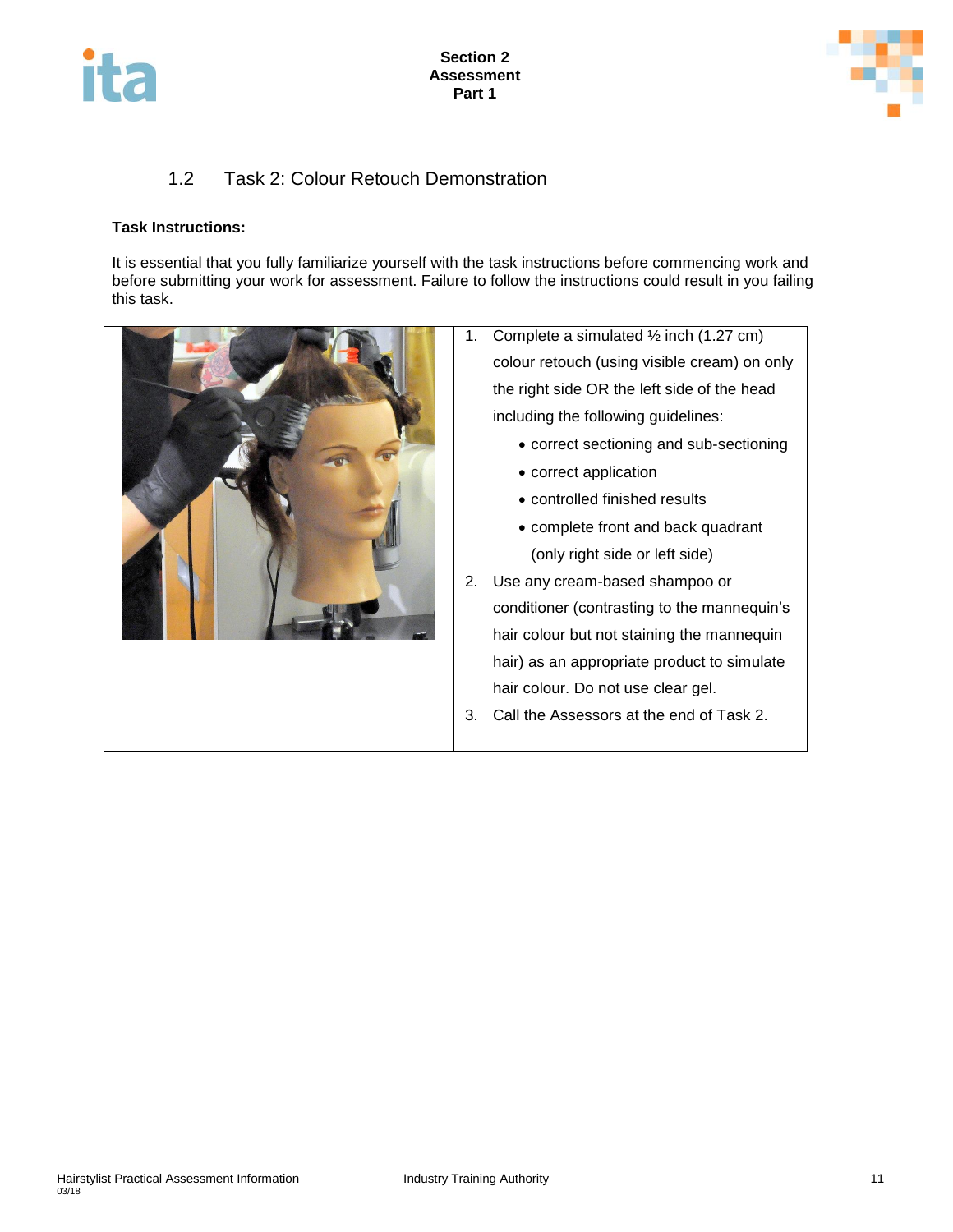



#### **How will this task be assessed? This task will be assessed on dry hair.**

 $\Box$  Hair sectioning:

- hair is divided into four (4) quadrants:
	- o from centre front hairline to centre nape hairline
		- o from ear to ear

 $\Box$  Product application:

- two sections (T-section and hairline) are outlined with product
- product is applied to one front and one back quadrant both on the same side of the head
- product is applied on the part line and moves outwards
- product is applied to  $\frac{1}{2}$  inch (1.27 cm) regrowth only

Finished application:

- $\bullet$  subsections  $\frac{1}{4}$  inch (0.63 cm)
- no globs or bare patches (no absence of colour or too much colour)
- scalp aeration completed through the entire application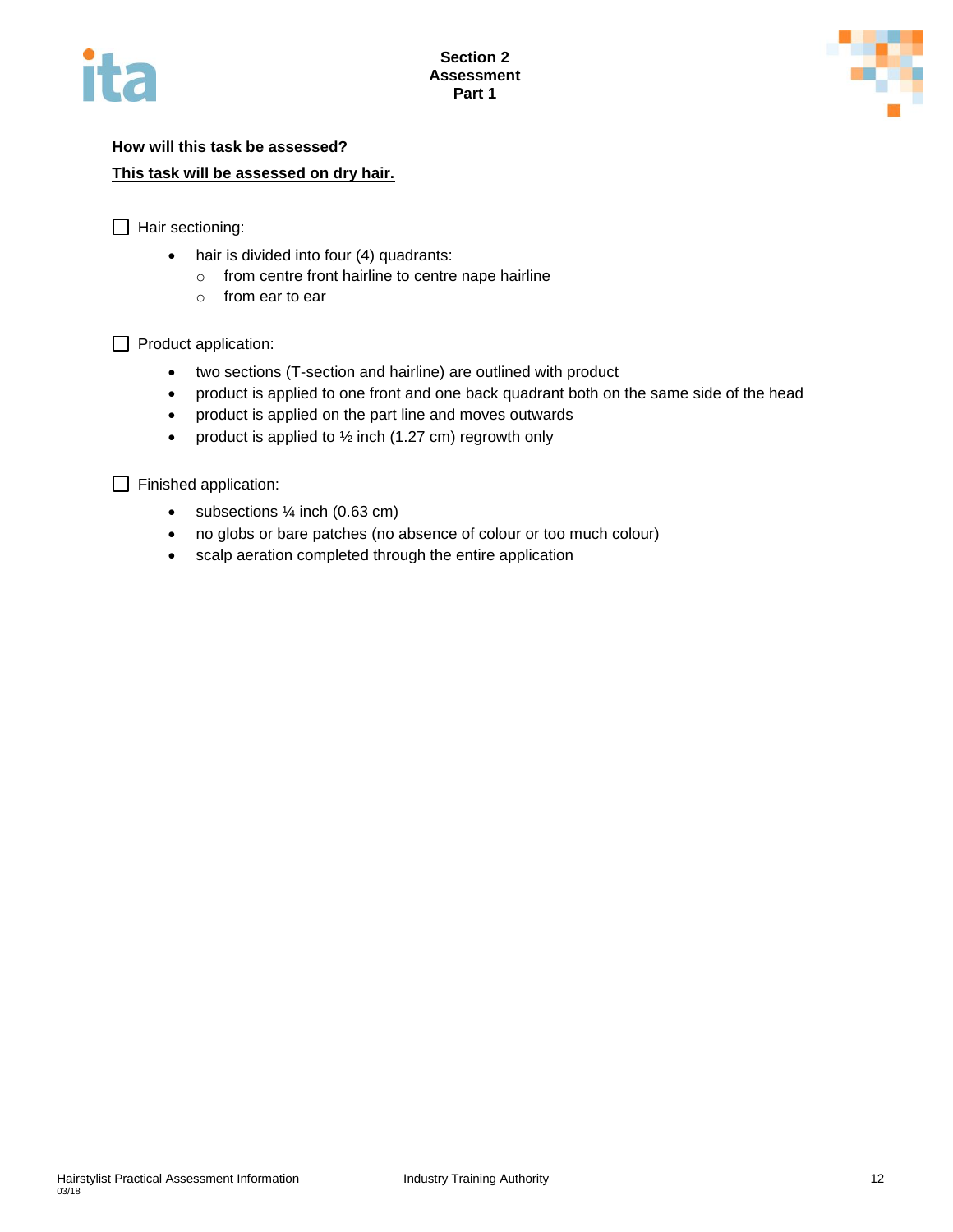



#### 1.3 Task 3: Permanent Wave Demonstration

#### <span id="page-15-0"></span>**Task Instructions:**

It is essential that you fully familiarize yourself with the task instructions before commencing work and before submitting your work for assessment. Failure to follow the instructions could result in you failing this task.

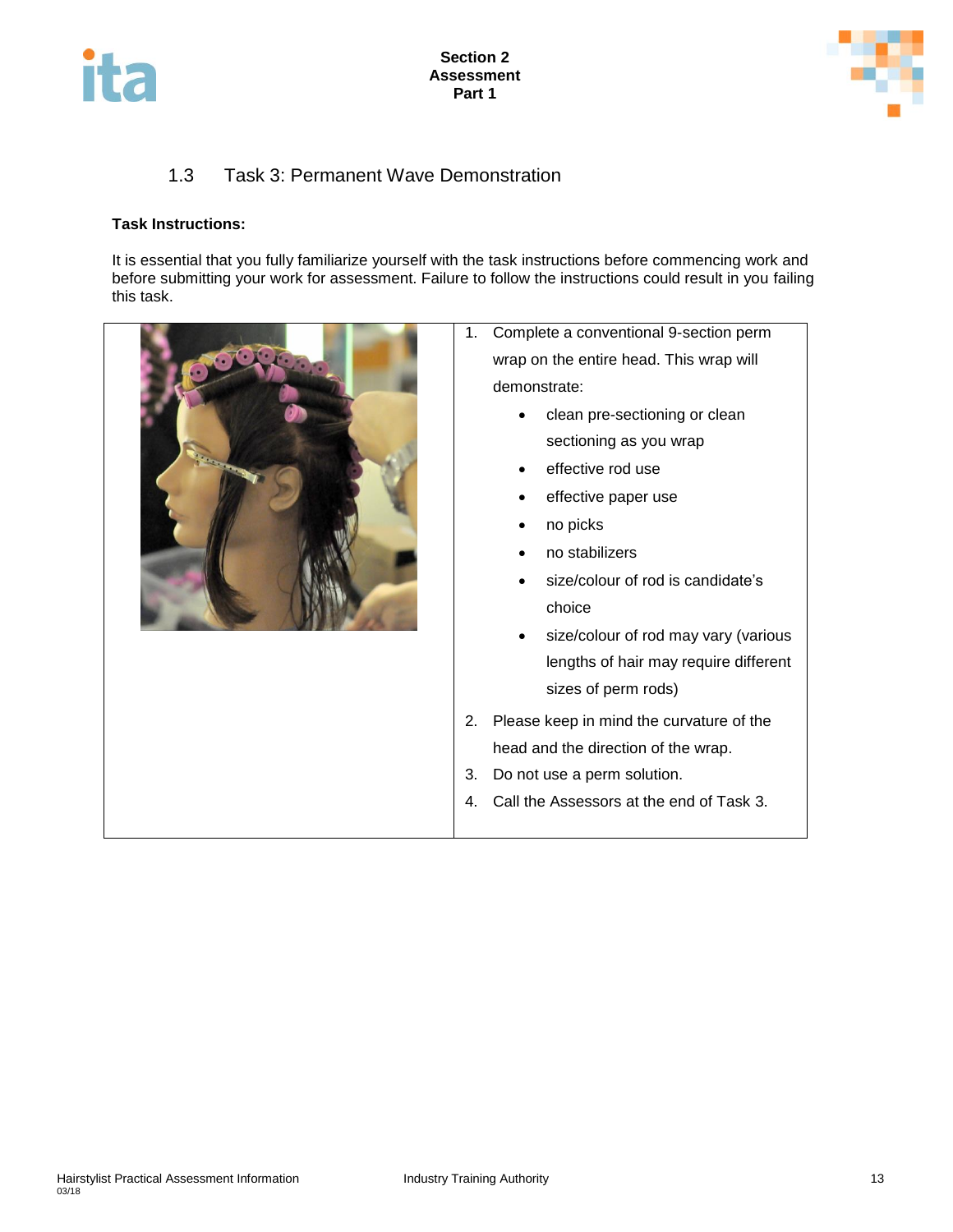



#### **How will this task be assessed?**

□ Sectioning:

- clean sections
- clean sub-sections
- uniform panels (even on both sides)
- use 9-section wrap (no bricklay wraps)

Rod selection:

- rod length relates to length of subsection (equal or slightly less)
- width of the sub-section relates to diameter of rod (equal to the diameter of the rod)
- the circumference of the rod ensures that the length of the hair wraps a minimum of 2 and 1/2 revolutions

Winding components:

- rods positioned half-off base
- even hair distribution
- even tension for an alkaline wave
- bands should hold the rod in its place without biting into the hair
- bands should not be twisted
- ends evenly distributed (not bunched, crossed, slanted or fish hooked)
- all the ends must be enclosed in the paper
- paper extends beyond the ends of the hair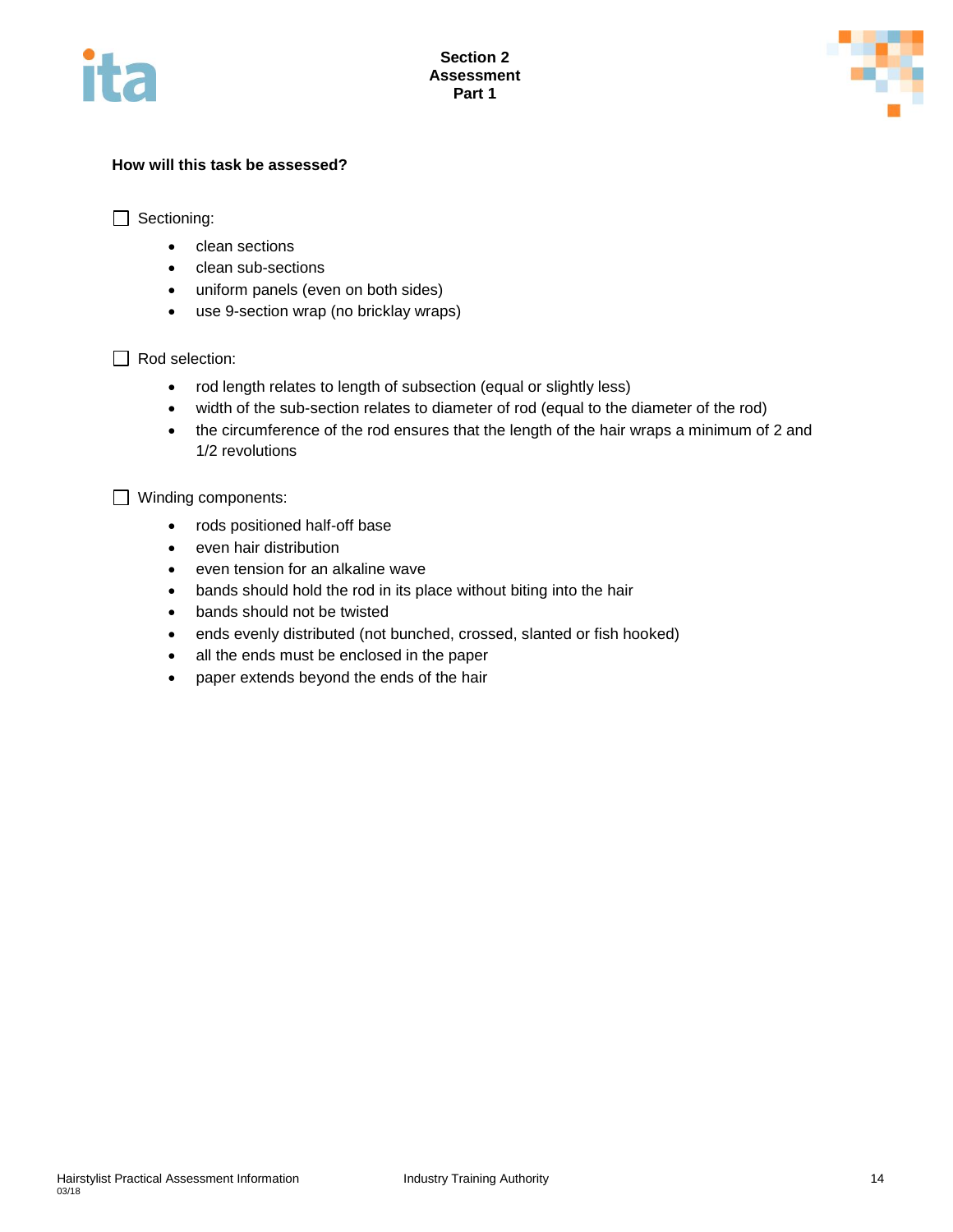



#### 1.4 Task 4: Finished Blow Dry Style

#### <span id="page-17-0"></span>**Task Instructions:**

It is essential that you fully familiarize yourself with the task instructions before commencing work and before submitting your work for assessment. Failure to follow the instructions could result in you failing this task.



- 1. Produce a consumer blow-dry style as would leave your place of work. This style will demonstrate:
	- movement and volume
	- proper equipment handling (blower with brush)
	- professionally finished work (use vent and/or round and/or 7/9 row brushes, combs and styling aids to complete the style)
- 2. Do not perform any scrunching.
- 3. Do not use flat irons or curling irons.
- 4. Call the Assessors at the end of Task 4.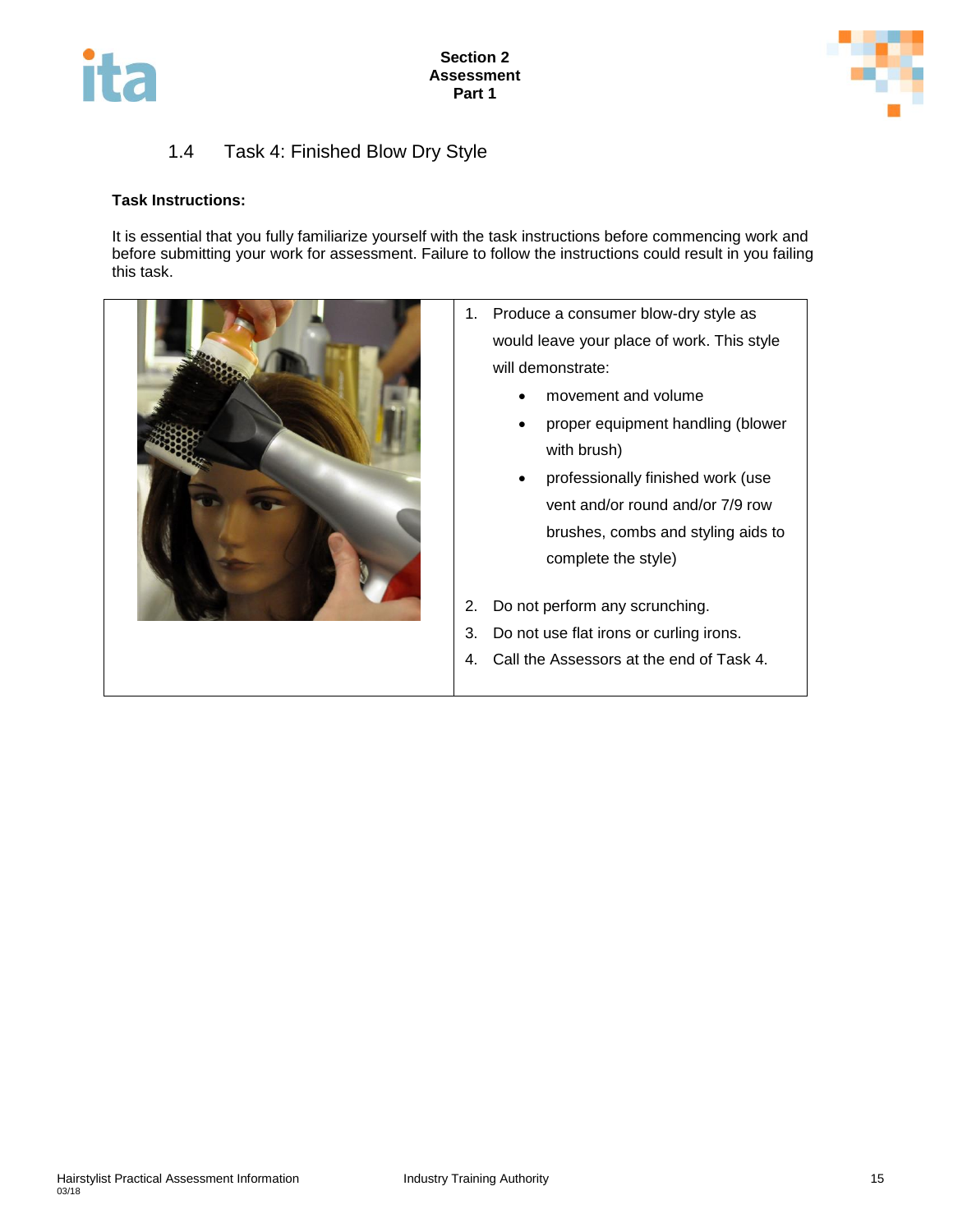



#### **How will this task be assessed?**

 $\Box$  The finished result demonstrates:

- movement in the hair design with "C-shape" formations throughout the head form
- hair volume relevant to the finished design (front, side, back and top view for balance)
- hair shaft is smooth (free of frizz, fish hooks and fly-aways)
- <span id="page-18-0"></span>• hair is dry to touch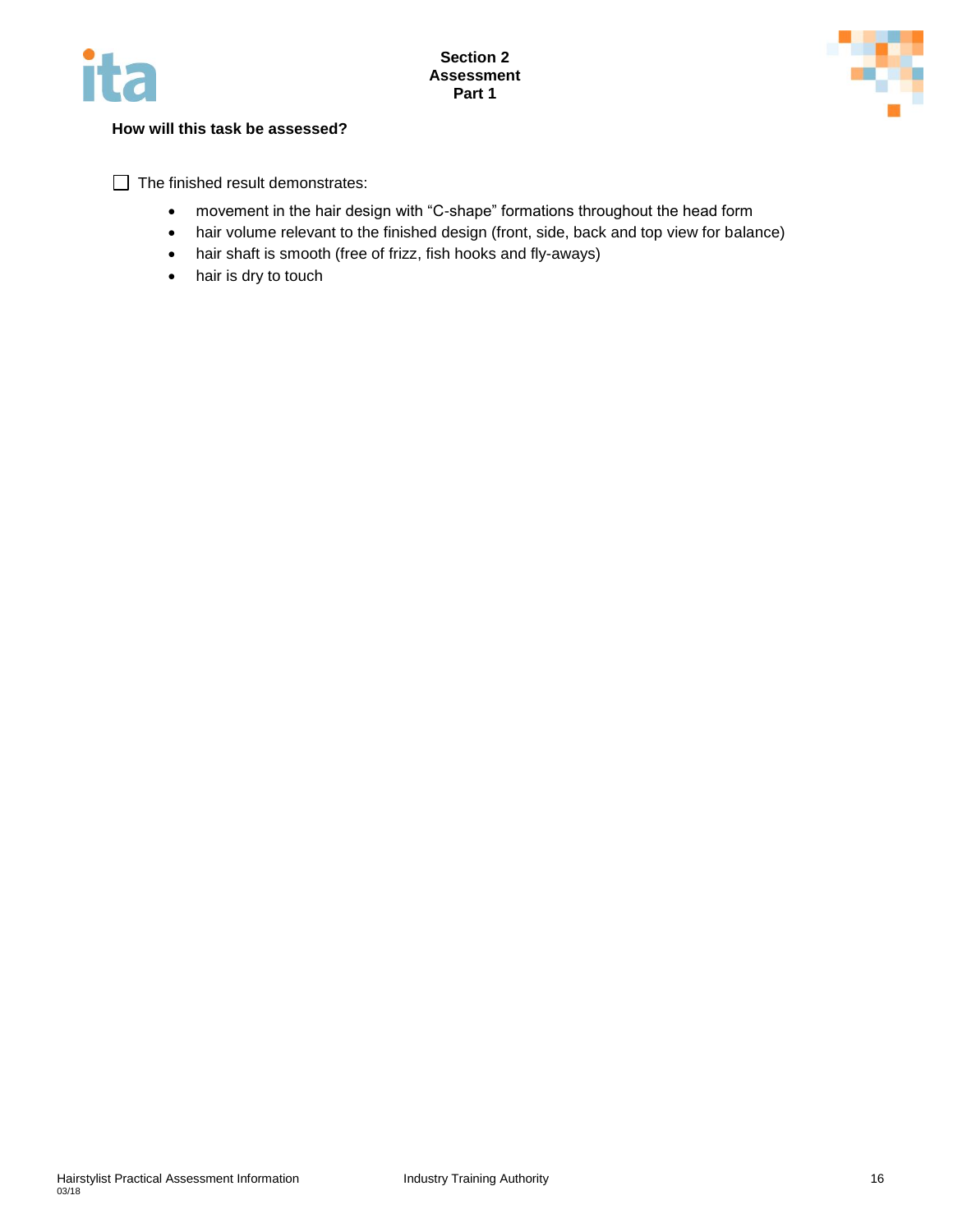



#### 1.5 Task 5: Curling Iron Demonstration

#### **Task Instructions:**

It is essential that you fully familiarize yourself with the task instructions before commencing work and before submitting your work for assessment. Failure to follow the instructions could result in you failing this task.

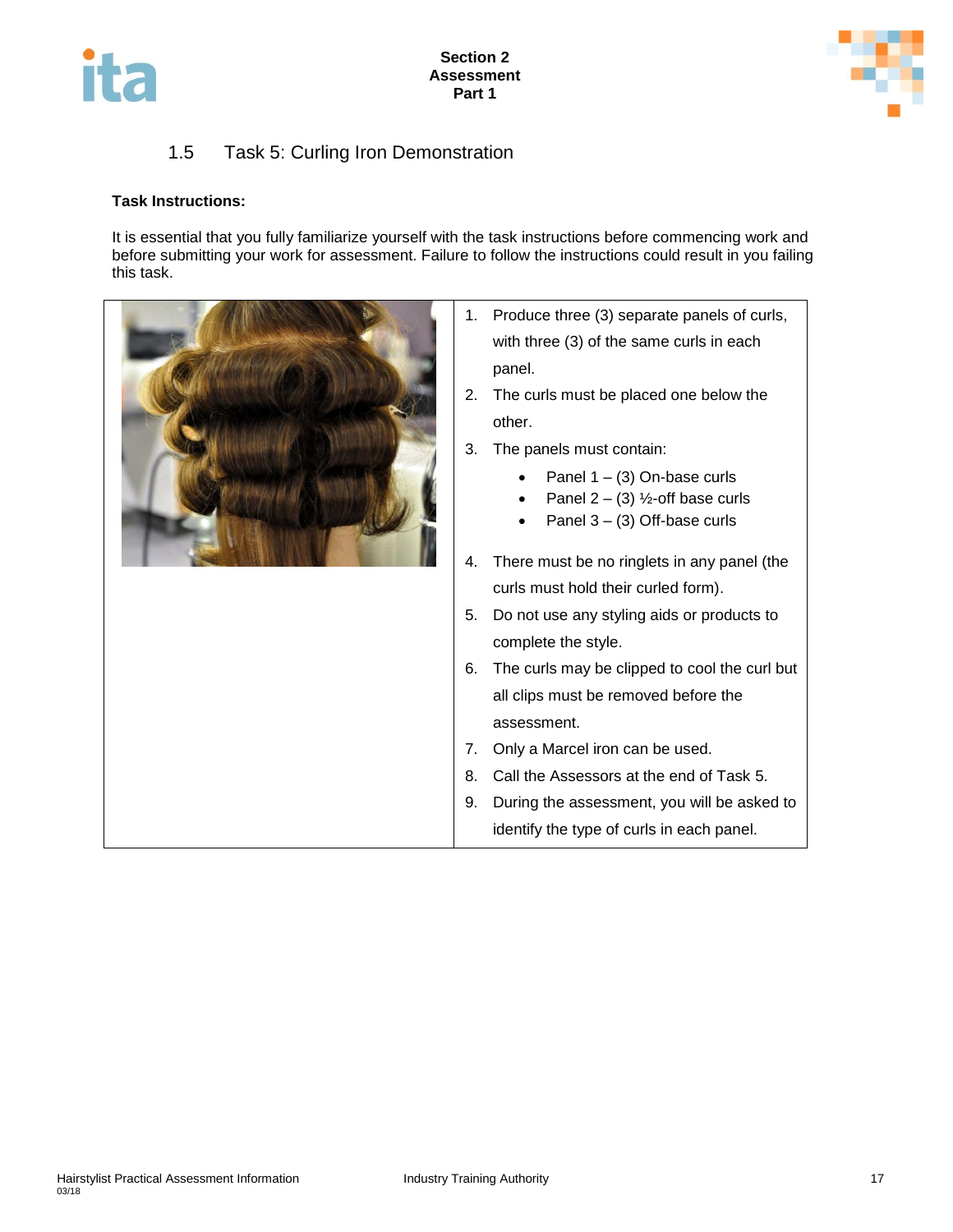



#### **How will this task be assessed?**

 $\Box$  The finished result demonstrates:

- width of the sub-section is appropriate to the diameter of the rod (equal to the diameter of the rod)
- the size of the base reflects the curl formed (length and width)
- the curls are sitting on the appropriate base placement for:
	- $\circ$  Panel 1 (3) On-base curls
	- $\circ$  Panel 2 (3) ½-off base curls
	- $\circ$  Panel 3 (3) Off-base curls
- stem is uniform (not slanted)
- stem is smooth (with no iron marks)
- ends are complete (not crossed, slanted, bent, no fish hooks)

This completes Part 1 (Morning Session)

**Lunch break**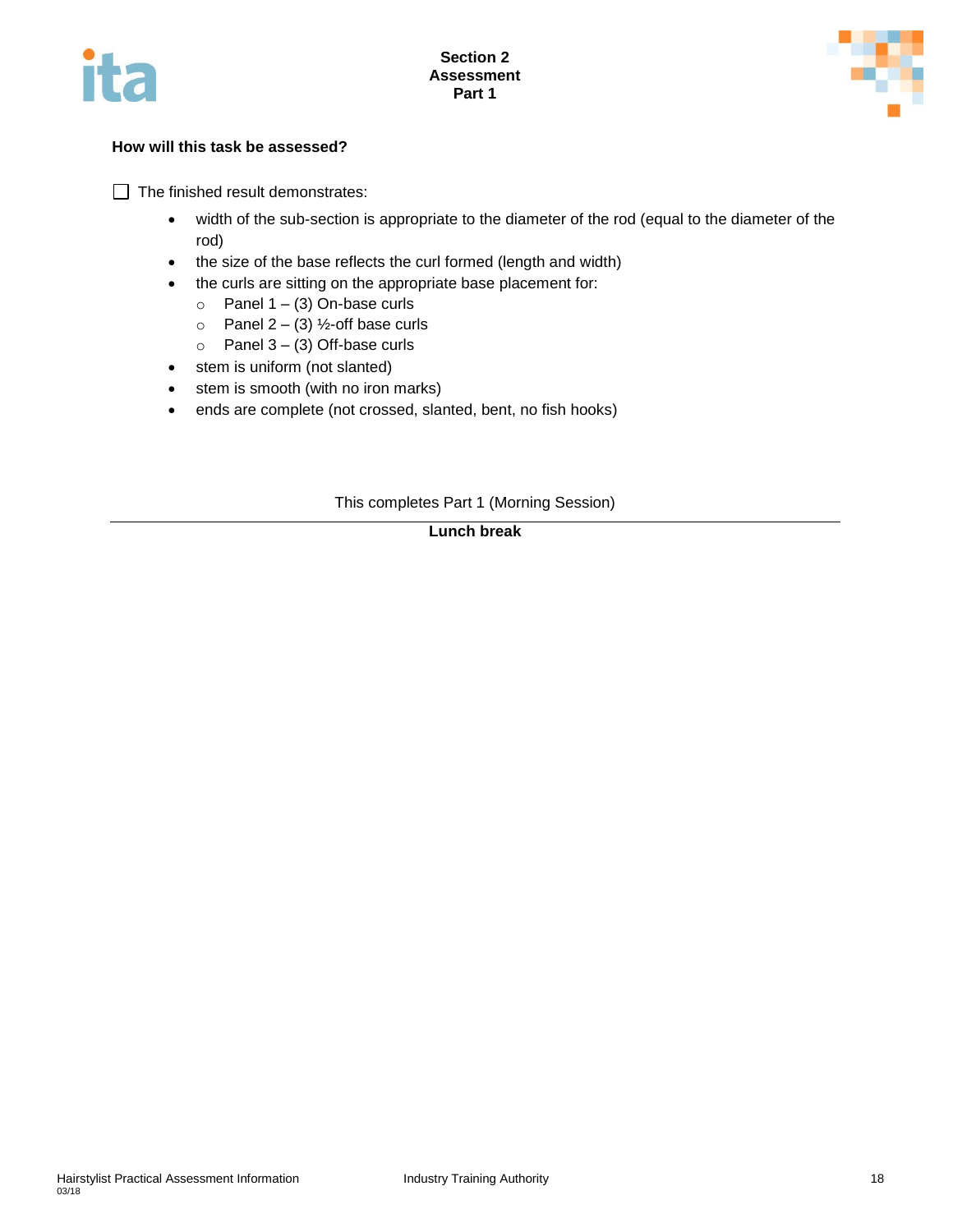



## **Hairstylist Practical Assessment Part 2**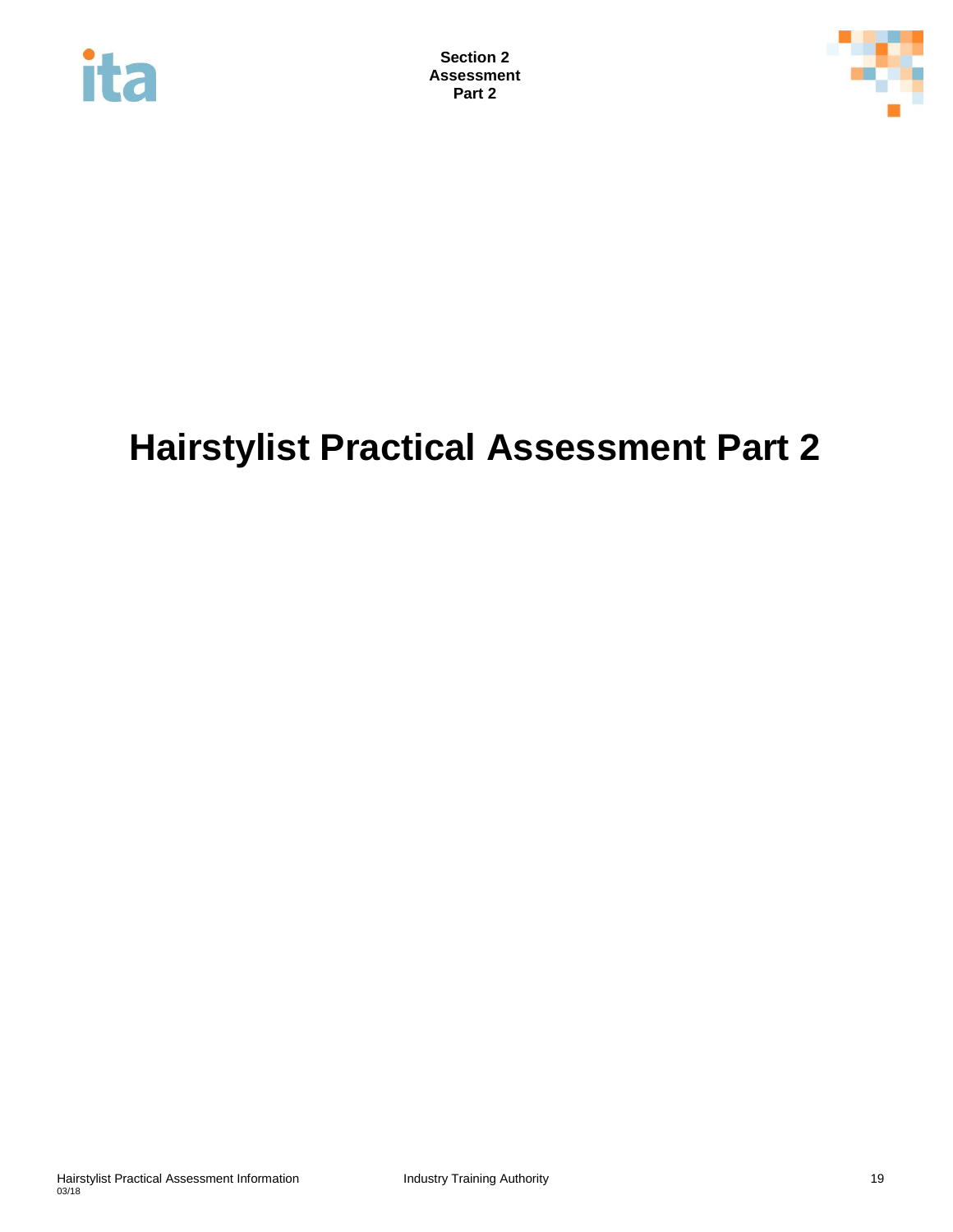

### <span id="page-22-0"></span>**2. Hairstylist Practical Assessment Part 2 (Afternoon) Instructions**

Please note that you have a total of **three hours thirty minutes** (3 hours 30 minutes) to complete the afternoon session. Timing is based on industry input and assessment time has been included within this schedule.

You will be assessed on the following components in Part 2 of the practical assessment and the tasks must be performed **in the following order**:

- 1. Task 6: Cut, Colour and Style
	- Foils + Colour (the foils must be assessed before the full hair colouring is performed).
	- Cut
	- Style

Note that the subtasks within Task 6 - **Foils + Colour** and **Cut + Style** - can be done in any order.

So, you can perform a **Cut** first and then do **Foils + Colour** and finally **Style**.

Or

You can perform the **Foils + Colour** first and then **Cut** and finally **Style**.

2. Task 7: Electric Clipper Cut

Please note that this will be the last task for which you will be assessed.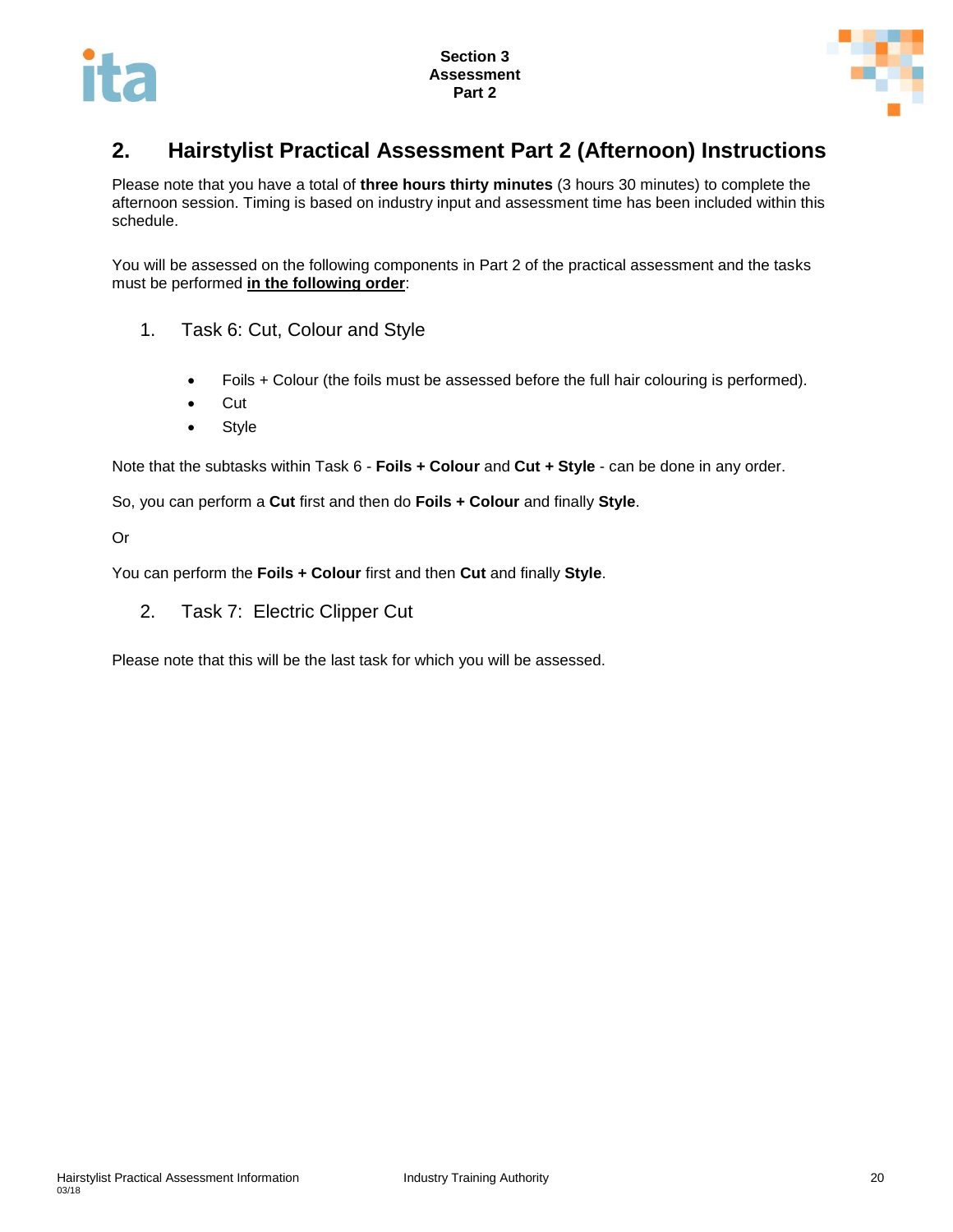



#### 2.1 Task 6: Cut, Colour and Style

<span id="page-23-0"></span>Perform a makeover of the morning hair in order to transform the hair into a completely new cut, colour and style.

There are three components of this task:

- Foils + Colour
- **Cut**
- Style
- 6a) FOILS + COLOUR

#### **Task Instructions:**

It is essential that you fully familiarize yourself with the task instructions before commencing work and before submitting your work for assessment. Failure to follow the instructions could result in you failing this task.



In this task, the assessors are looking for a minimum of 12 foils and a new overall hair colour. It is expected that the candidates will foil first then colour in between the foils.

- 1. There must be a minimum of 12 foils.
- 2. 12 foils must use a lightener (bleach).
- 3. 12 foils must be in the interior of the head form above the parietal ridge.
- 4. 12 foils must be weaves. At least medium weaves must be used (no fine/baby highlights or subtle highlights). All weaves must be visible in the final result to ensure fair and accurate assessment.
- 5. All hair must be coloured with a colouring product.
- 6. Gloves must be worn during the colour application but are not necessary for foiling.
- 7. Processing time of the colour should not exceed 45 minutes, and should not require the use of a hood dryer.
- 8. Any professional colouring products may be used.
- 9. Call the Assessors at the end of Task 6 a) Foils + Colour (after application of full colour).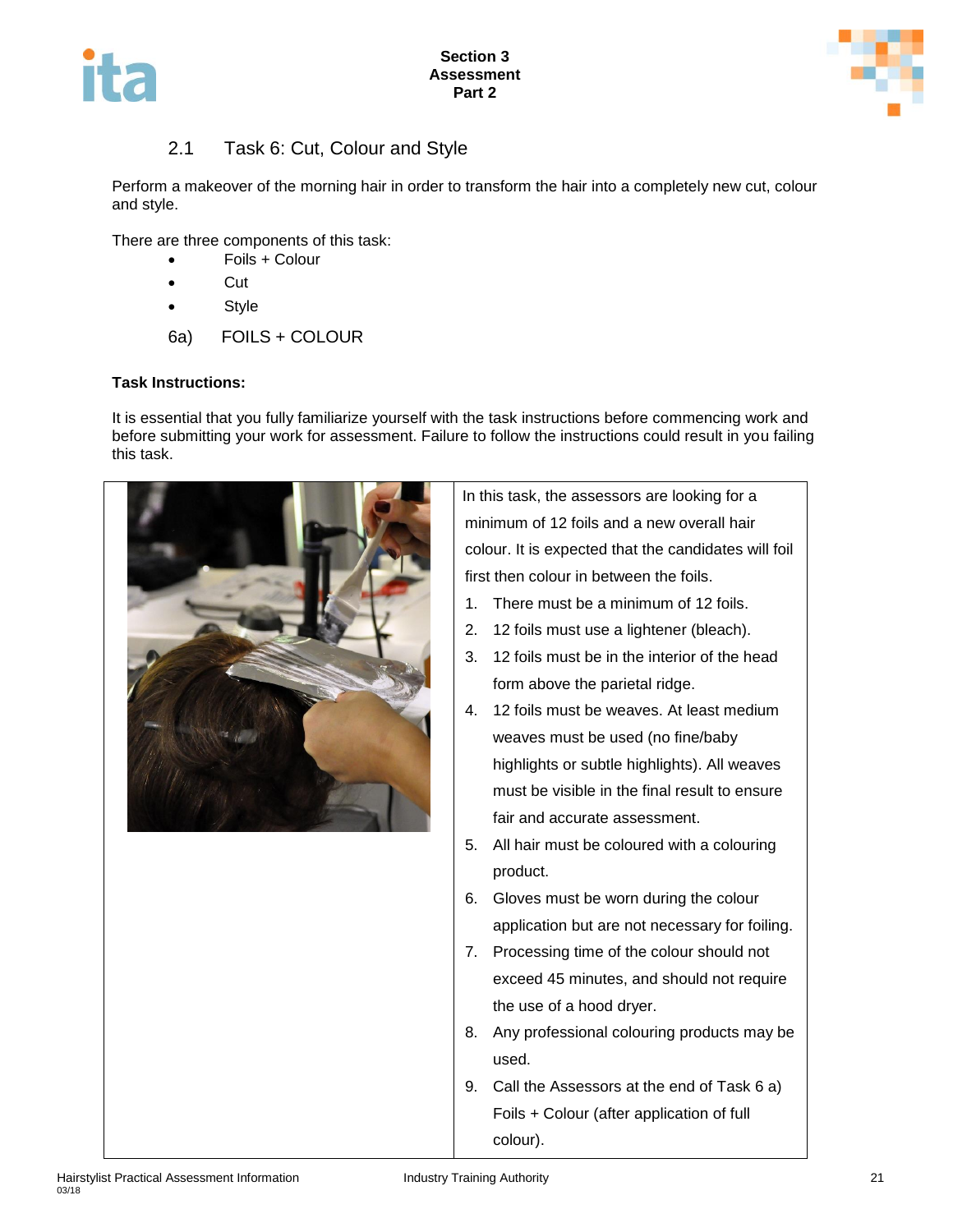



#### **How will this task be assessed?**

Foiling technique is assessed after the application of the full hair colouring.

#### **Foiling and Colouring technique**

Foiling technique demonstrates:

- 12 foils must use a lightener (bleach)
- 12 foils must be in the interior of the head form above the parietal ridge
- $\bullet$  sub-sections are  $\frac{1}{6}$  inch (0.31 cm) thick
- product is controlled in 12 foils (no excess product out of the sides of the foil)
- glove(s) must be used during the colour application but are not necessary for the foiling

#### **Hair colour**

 $\Box$  Foiling results demonstrate:

- application is  $\frac{1}{6}$  inch (0.31 cm) away from the scalp
- evidence of medium weaves in 12 foils (no fine/baby highlights or subtle highlights)
- no evidence of bleeding in 12 foils

 $\Box$  Colouring results demonstrate:

- absence of skin staining beyond the hairline
- the new overall colour is a minimum of two levels different from the original hair colour of the mannequin
- the foil colour is two levels different from the new overall colour
- the tonal value and level of the hair is consistent when matched 'ends' to scalp (no ombres and no drop roots / no advanced techniques)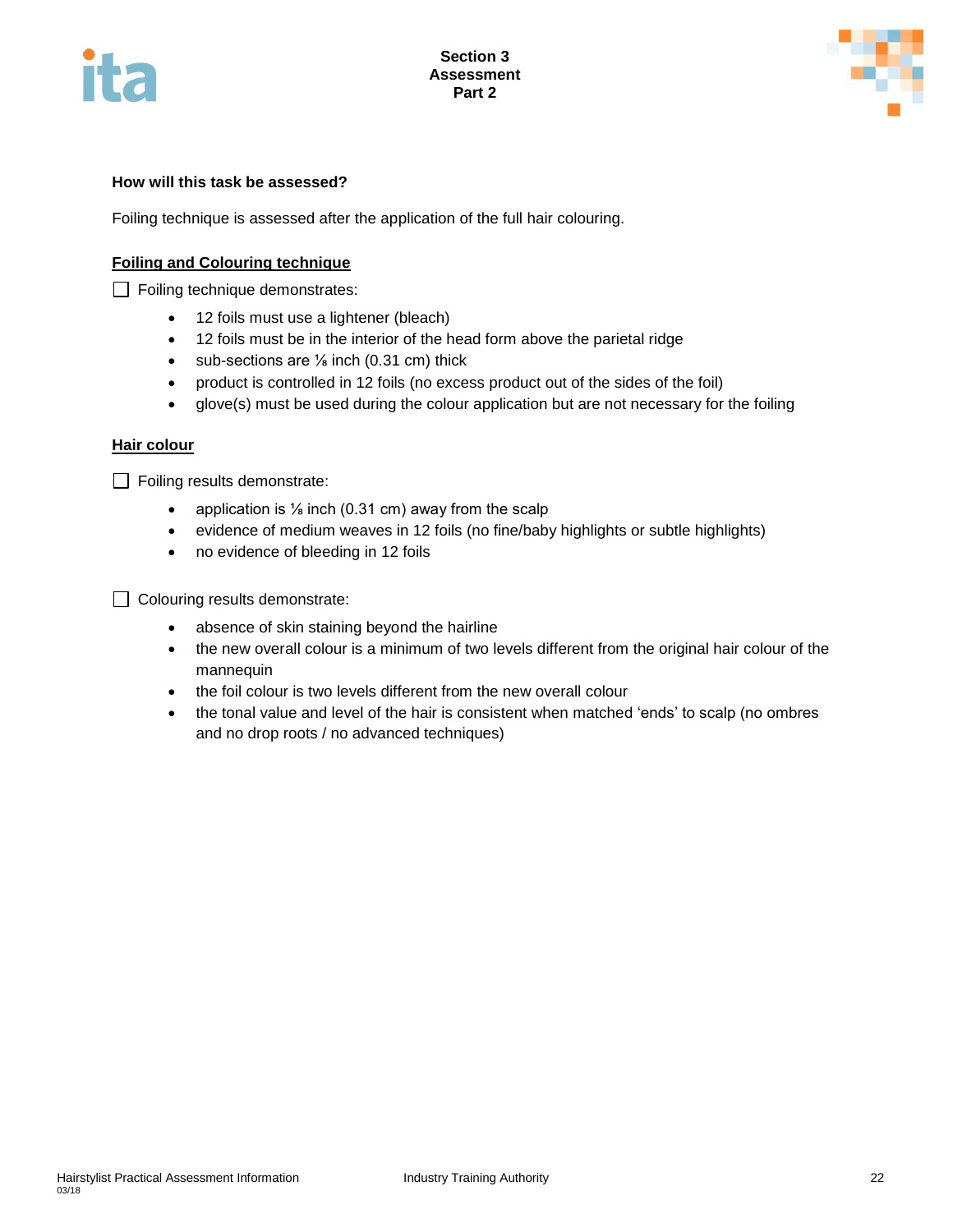



#### 6b) CUT + STYLE

#### **Task Instructions:**

It is essential that you fully familiarize yourself with the task instructions before commencing work and before submitting your work for assessment. Failure to follow the instructions could result in you failing this task.

|  | The haircut must be altered from the original<br>1. |
|--|-----------------------------------------------------|
|  | cut to reflect a completely new form, design        |
|  | and image.                                          |
|  | When performing the cut, any cutting tools<br>2.    |
|  | may be used to cut the hair (Clippers with or       |
|  | without guards cannot be used).                     |
|  | The interior hair length must be a minimum<br>3.    |
|  | of 5 inches measured at the apex of the             |
|  | head form.                                          |
|  | Thermal tools such as rollers, benders,<br>4.       |
|  | curling iron, flat iron, etc. can be used.          |
|  | 5.<br>Only altering the fringe is unacceptable.     |
|  | Only texturizing with shears or razor is<br>6.      |
|  | unacceptable.                                       |
|  | Do not use hair accessories and pins.<br>7.         |
|  | Do not sweep up the hair on the floor until<br>8.   |
|  | after the task has been assessed.                   |
|  | Call the Assessors at the end of Task 6 b)<br>9.    |
|  | Cut and Style (after completing the style).         |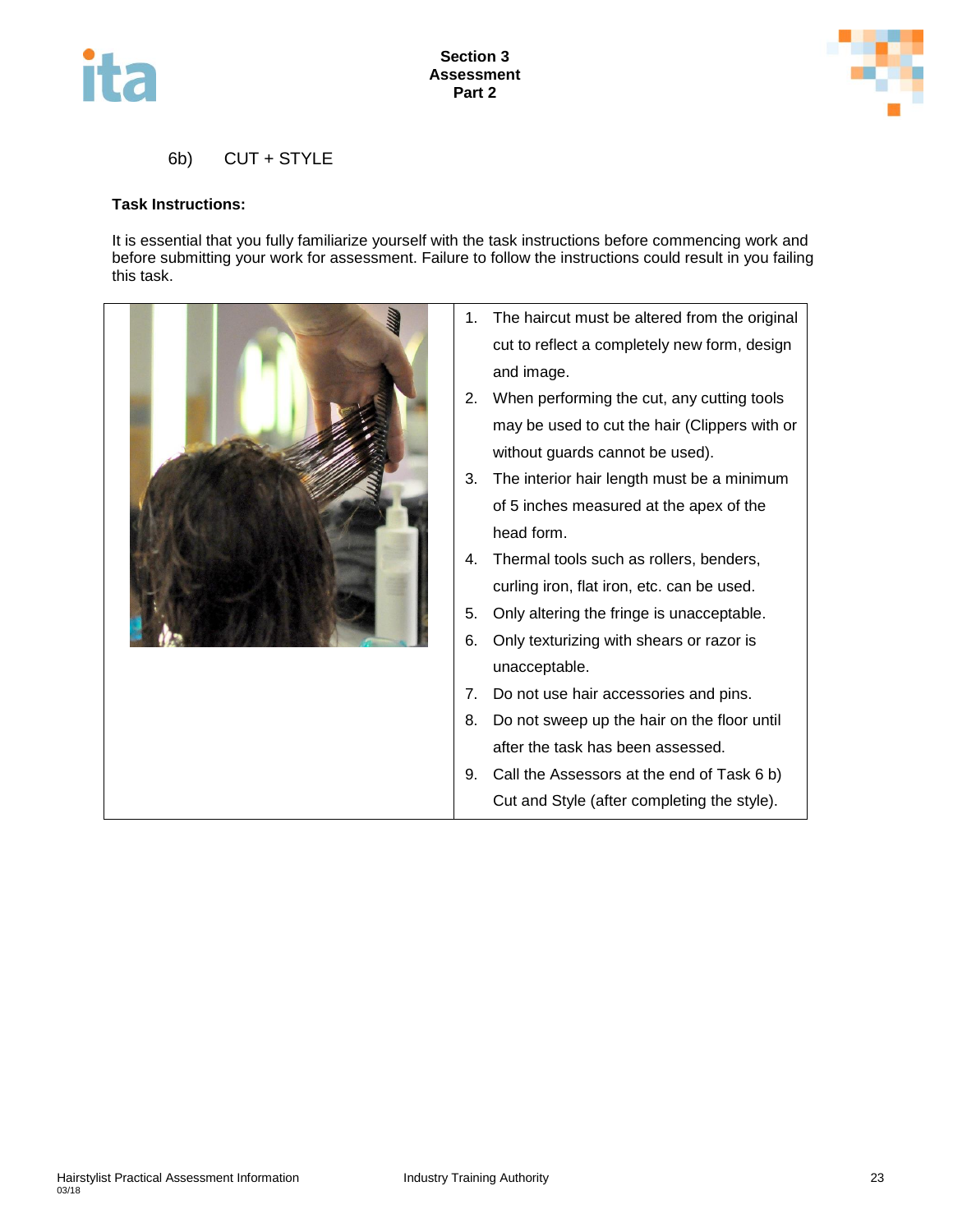



#### **How will this task be assessed?**

- 1. **The cut will NOT be assessed separately.**
- 2. **The finished hair style will be assessed** from 5 (five) viewpoints: front, right side, left side, back, top.

#### **Cut and style**

 $\Box$  The finished cut and style displays:

- complete change of hair form from the morning
- balance **\*** (symmetrical or asymmetrical)
- proportion **\***
- harmony **\***
- The hairstyle texture uses rhythm in design (consistent, increase, decrease or logical disconnection)
- hair is smooth (free of frizz, fish hooks and fly-aways)
- hair ends' texture is consistent with chosen texture (curled ends are not fish-hooked, straight or bent out of alignment with the curl; straightened ends are straight not fish-hooked or misaligned.)
- interior hair length is a minimum of 5 inches (12.7 cm) measured at the apex of the head form

\* Refer to the *Definition of Terms* in Section 3.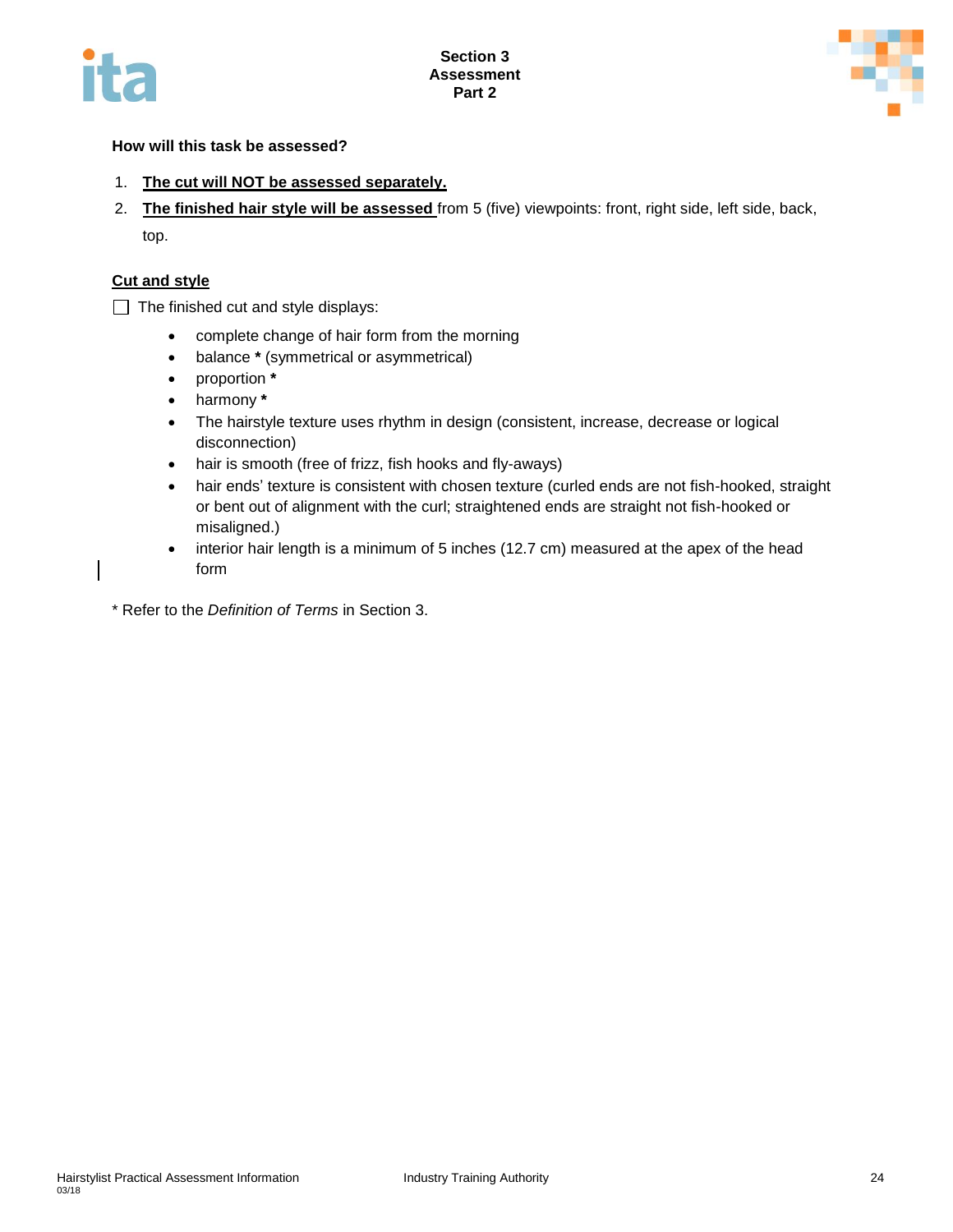



#### 2.2 Task 7: Electric Clipper Cut

#### <span id="page-27-0"></span>**Task Instructions:**

It is essential that you fully familiarize yourself with the task instructions before commencing work and before submitting your work for assessment. Failure to follow the instructions could result in you failing this task.



- 1. Execute a zero elevation taper in nape (fade) using clippers.
- 2. The clipper cut will have the following
	- minimum ¼ inch (0.63 cm) removed from a full head of hair
	- visible incline and noticeable graduation from zero in the nape to increasing length
	- a balance between the longest and shortest lengths
	- balanced taper smooth transition without steps (no disconnection in
	- transition to the top may be connected or disconnected
	- clean and finished blending, grooming and outlining around sides
- 3. The fade must be executed using clippers (clipper over comb).
- 4. Guards or interchangeable blades cannot
- 5. A combination of clippers and shears must
- 6. A faded nape must be left in a natural state. However, any stray and/or excess hair should be removed from the neck.
- 7. Trimmers and texturizing shears can be used for detailing and outlining.
- 8. Hair is not to be swept up until after the task
- 9. Call the Assessors at the end of Task 7.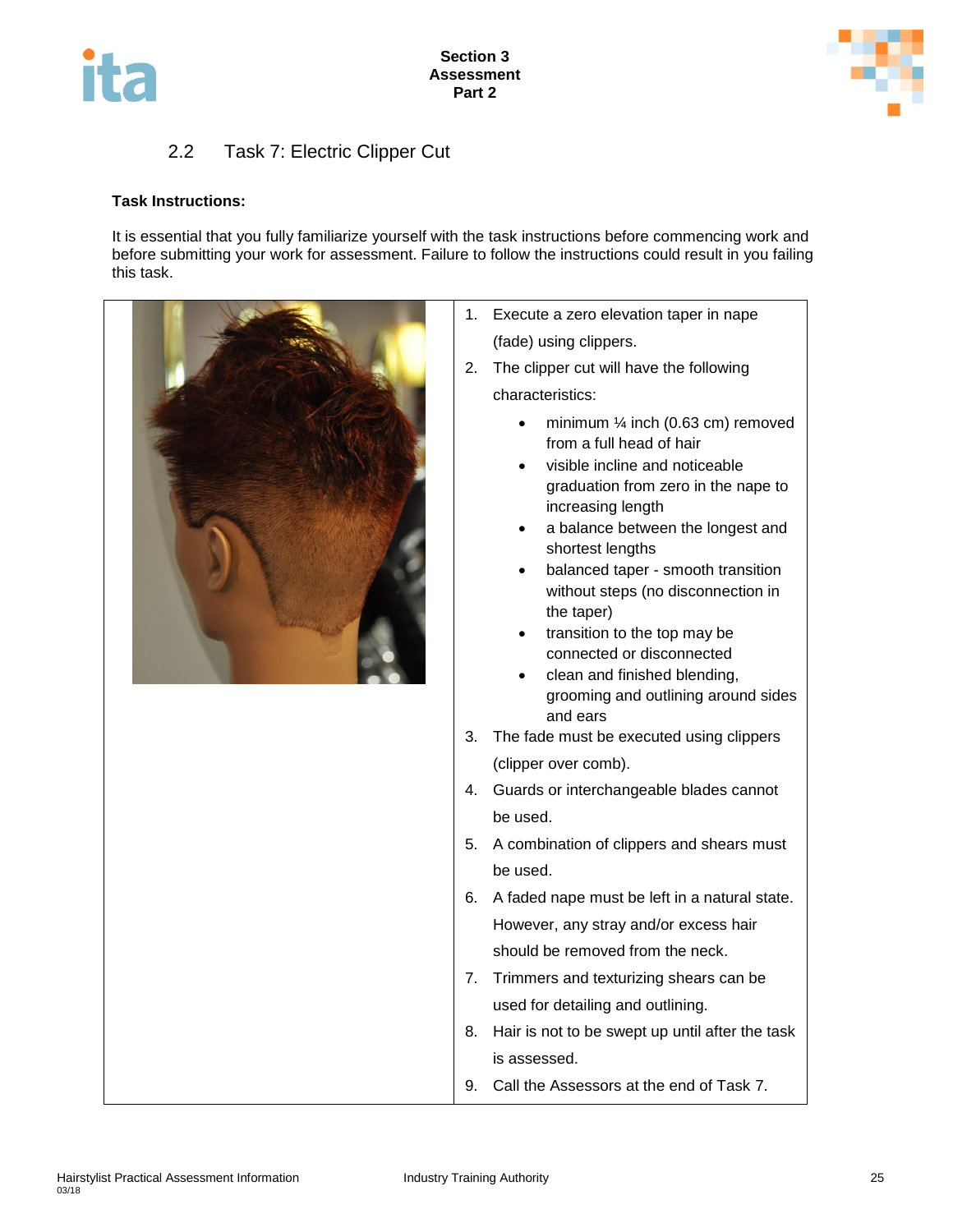



#### **How will this task be assessed? The clipper cut will be assessed wet.**

#### $\Box$  Hairline:

- the fade is executed using clipper (clipper over comb)
- zero elevation taper in nape (fade)
- minimum 1/4 inch (0.63 cm) removed from a full head of hair
- grooming even around the right and left ear
- sides balanced and even

#### Blending:

- clipper work blended
- balanced taper
- taper relates to hairstyle
- internal balance within the haircut (distributed consistently)

#### **This completes the Practical Assessment**

- 1. After the assessment of this task, and as directed by the Invigilator/Assessors**,** the station must be cleaned.
- 2. Loose hair must be removed from the mannequin head form.
- 3. The clipper cut snap cap must be removed and any water inside the head form must be drained.
- 4. The head form must be dried and the original (bald) cap must be assembled on the head form.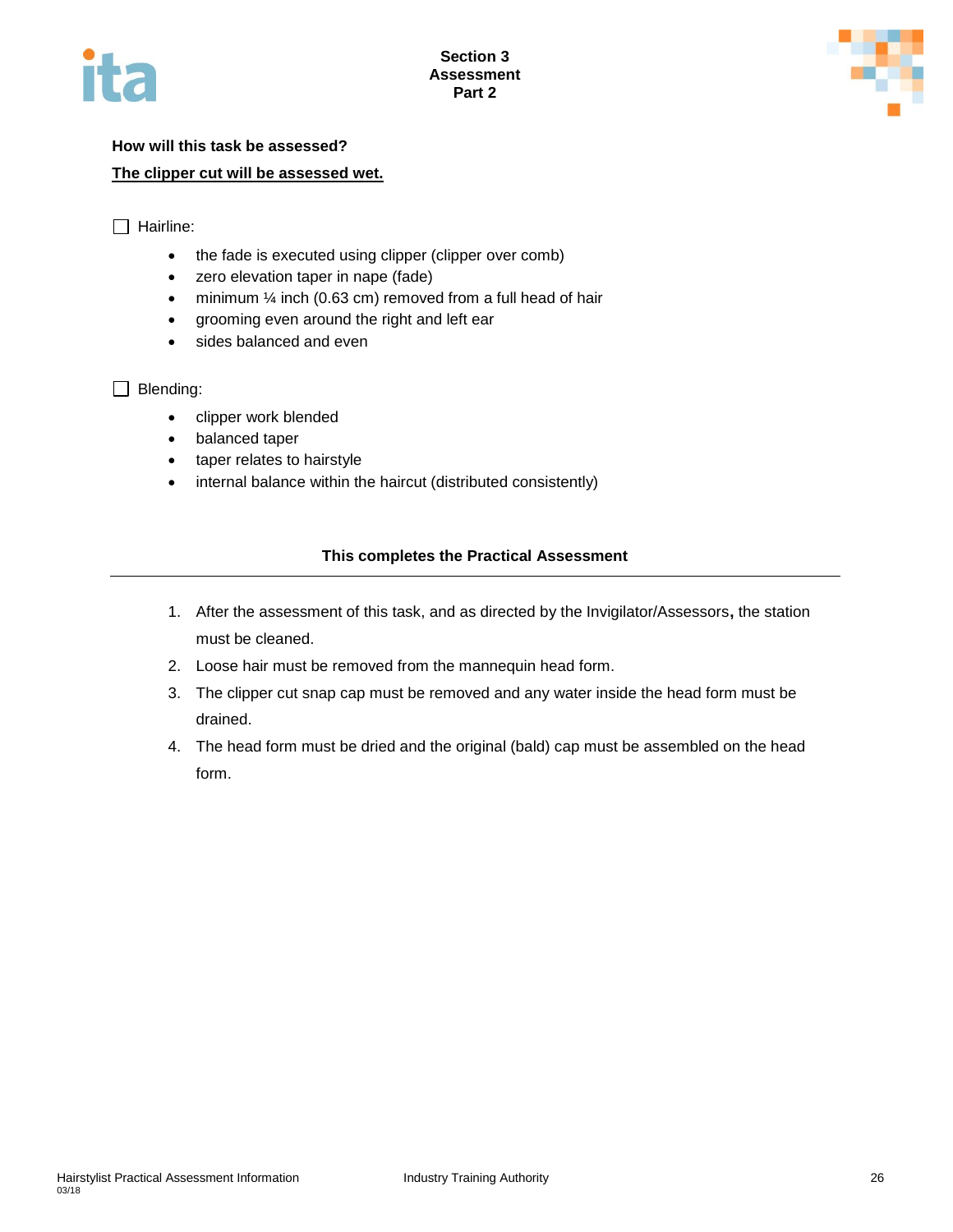<span id="page-29-0"></span>



## **Section 3 Additional Information**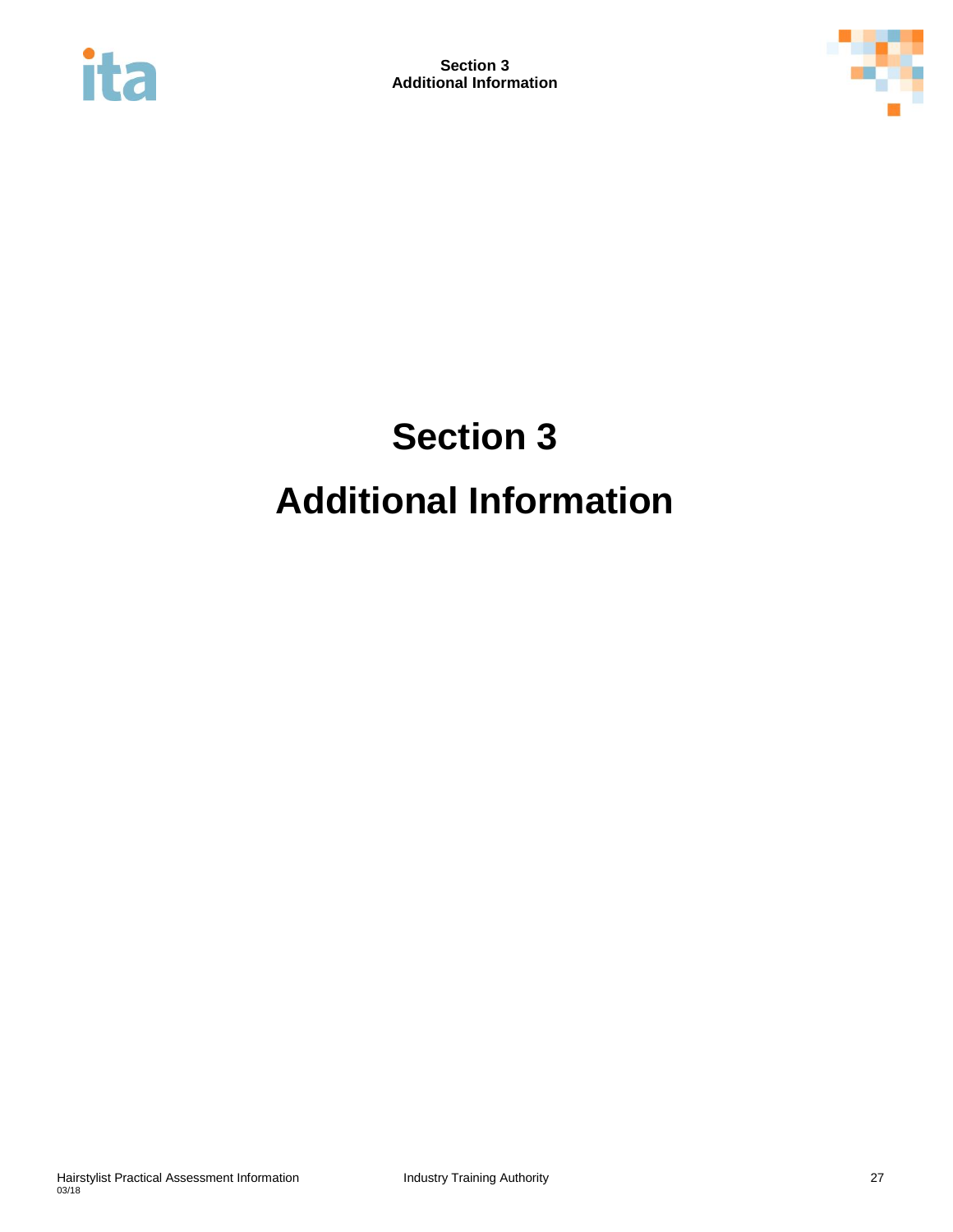

## **Commonly Asked Questions**

#### <span id="page-30-0"></span>Is the *Task Instructions* section important?

 Yes. The *Task Instructions* section outlines the task to be performed and provides a list of specific instructions to be followed. It is essential that you fully familiarize yourself with the task instructions before commencing work and before submitting your work for assessment. Failure to follow the instructions could result in you failing this task.

#### Is the *How will this task be assessed?* column important?

 Yes. The *How will this task be assessed?* section lists the observable and measurable parameters that will be used by assessors to assess the skills. For example, in Task 2: Colour Retouch Demonstration, the *Task Overview* section refers to *correct sectioning and sub-sectioning* as one of the guidelines. The *How will this task be assessed?* section specifies that the criteria that define sectioning includes *dividing hair into four quadrants from centre front hairline to centre nape hairline and from ear to ear.* You may bring the Information Package (this document) to the assessment to refer to both the *Task Instructions* section and the *How will this task be assessed?* section during the assessment.

Who are my judges?

 We are happy to tell you that there are **no judges**, only assessors. The assessors are highly trained Journeyperson Hairstylists who are instructors, employers and/or employees from throughout B.C. A panel of assessors will be administering your practical to ensure a fair assessment is made of your skills based on the criteria.

#### Am I allowed to ask questions directed at the Assessors?

 No, assessors are not permitted to respond to any inquiries by candidates. However, candidates may ask questions to the Invigilator at the venue. The Invigilator may respond or ask one of the assessors to respond, as appropriate.

Do I really have to do a practical?

 Yes. In order for B.C. hairstylists to qualify for a Red Seal – Interprovincial Journeyperson endorsement, both a written and a practical assessment must be passed.

Can the assessor's decision be based on my personal style versus theirs?

 No. Assessors are bound by strict rules which indicate a specific standard you need to meet. The assessors are confident that you will present yourself in a modern professional way, just as your employer and clients would expect.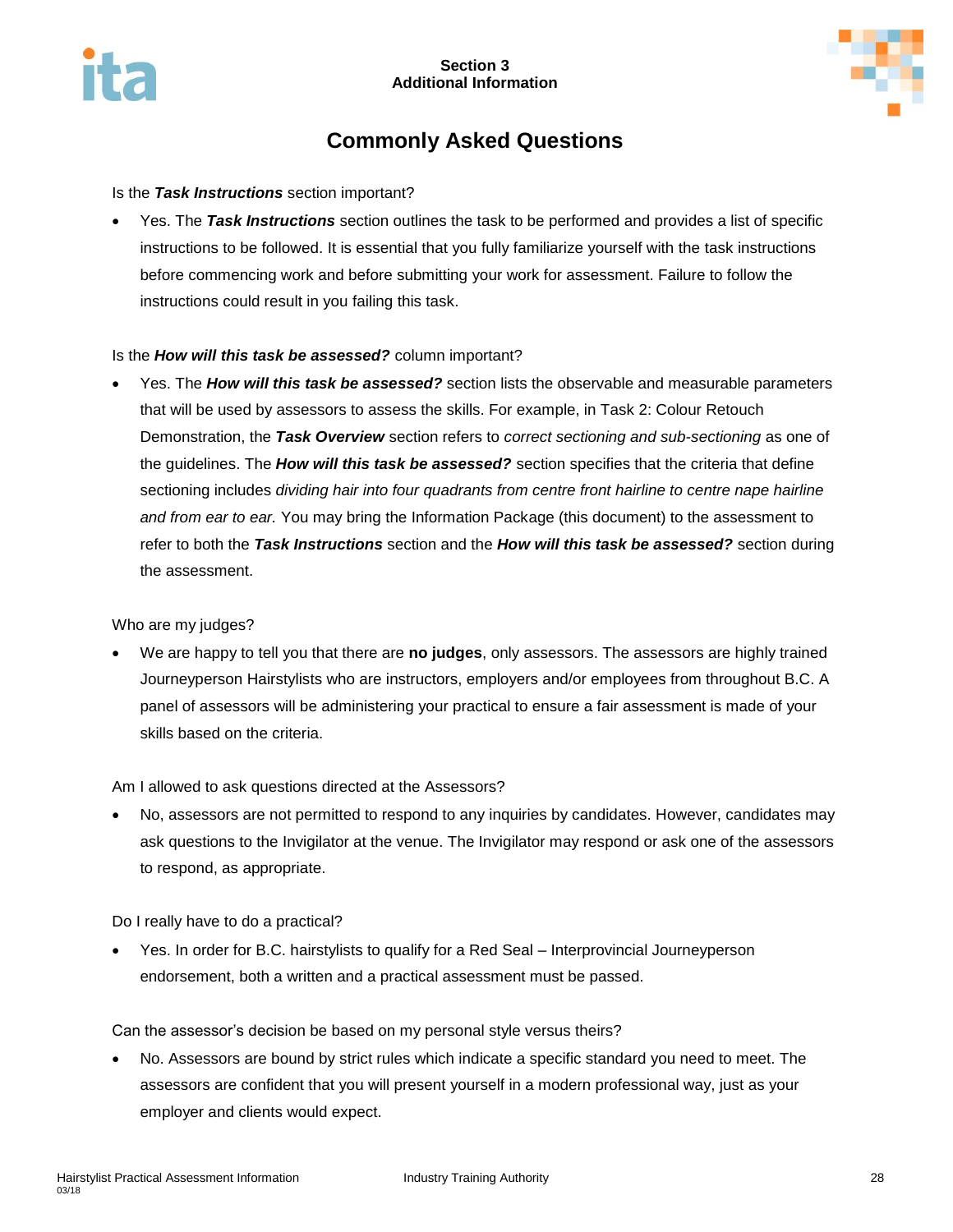



What if I don't finish a task?

• Any task that is unfinished is assigned a mark of zero (0).

If I don't finish a task, does that mean I automatically fail the entire exam?

Not necessarily. Each task of the exam is marked independently and then totalled out of 100%.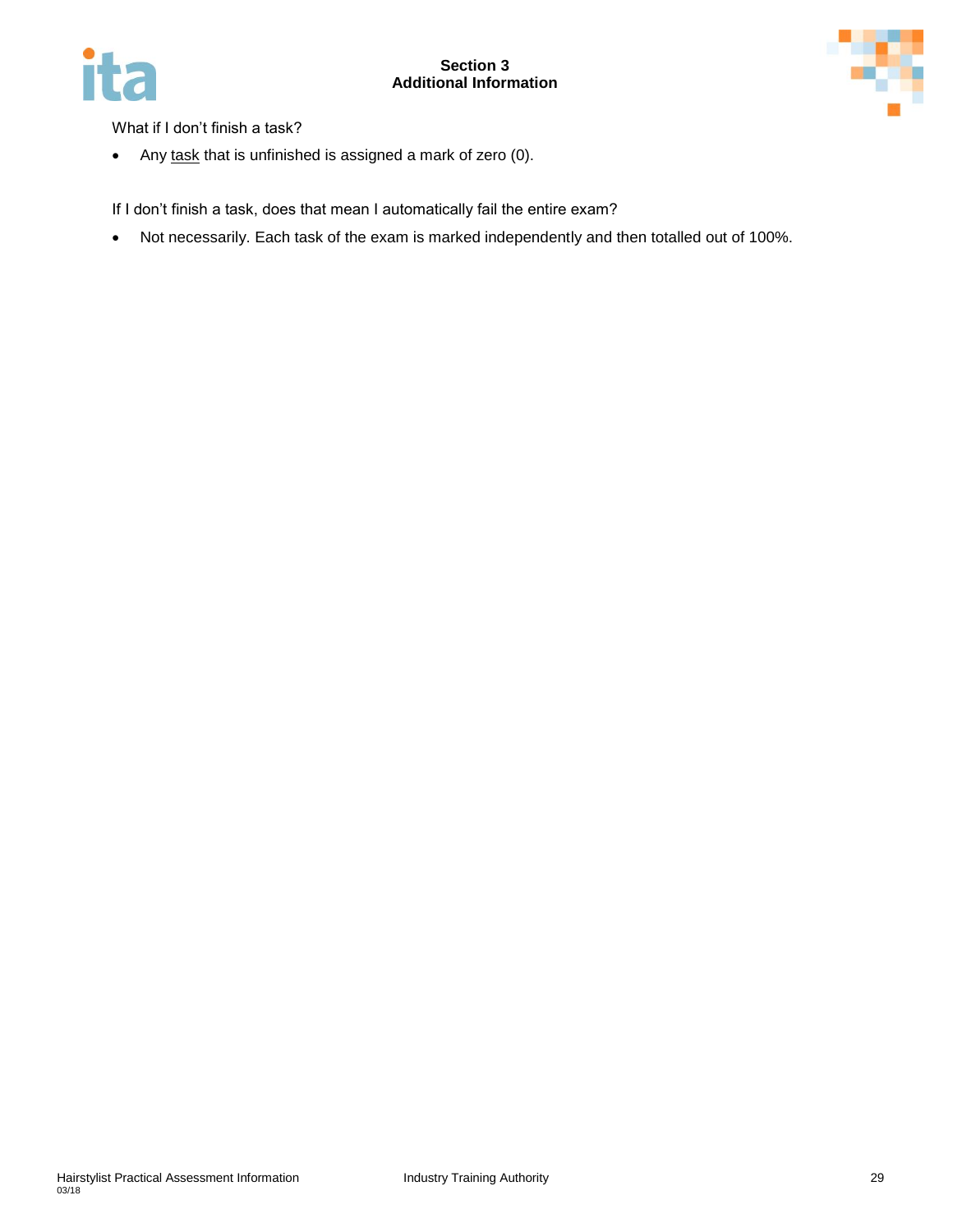

## **Definitions of Terms**

- <span id="page-32-0"></span> **Parietal ridge** – This is the widest area of the head, starting at the temples and ending at the bottom of the crown.
- **Balance** Balance is establishing equal or appropriate proportions. In hairstyling, it can be the proportion of height to width. Balance can be symmetrical or asymmetrical. (Milady)
- **Proportion** Proportion is the comparative relationship of one thing to another. (Milady)
- **Harmony** Harmony is the creation of unity in a design and is the most important of the art principles. Harmony holds all the elements of the design together. When a hairstyle is harmonious it has the following elements:
	- o A form with interesting lines
	- o A pleasing color or combination of colors and textures
	- o A balance and rhythm that together strengthen the design (Milady)
- **Zero elevation fade** Regardless of the style chosen, the nape area should not be blocked. A natural hairline should be visible. Some candidates may refer to this area as a fade.